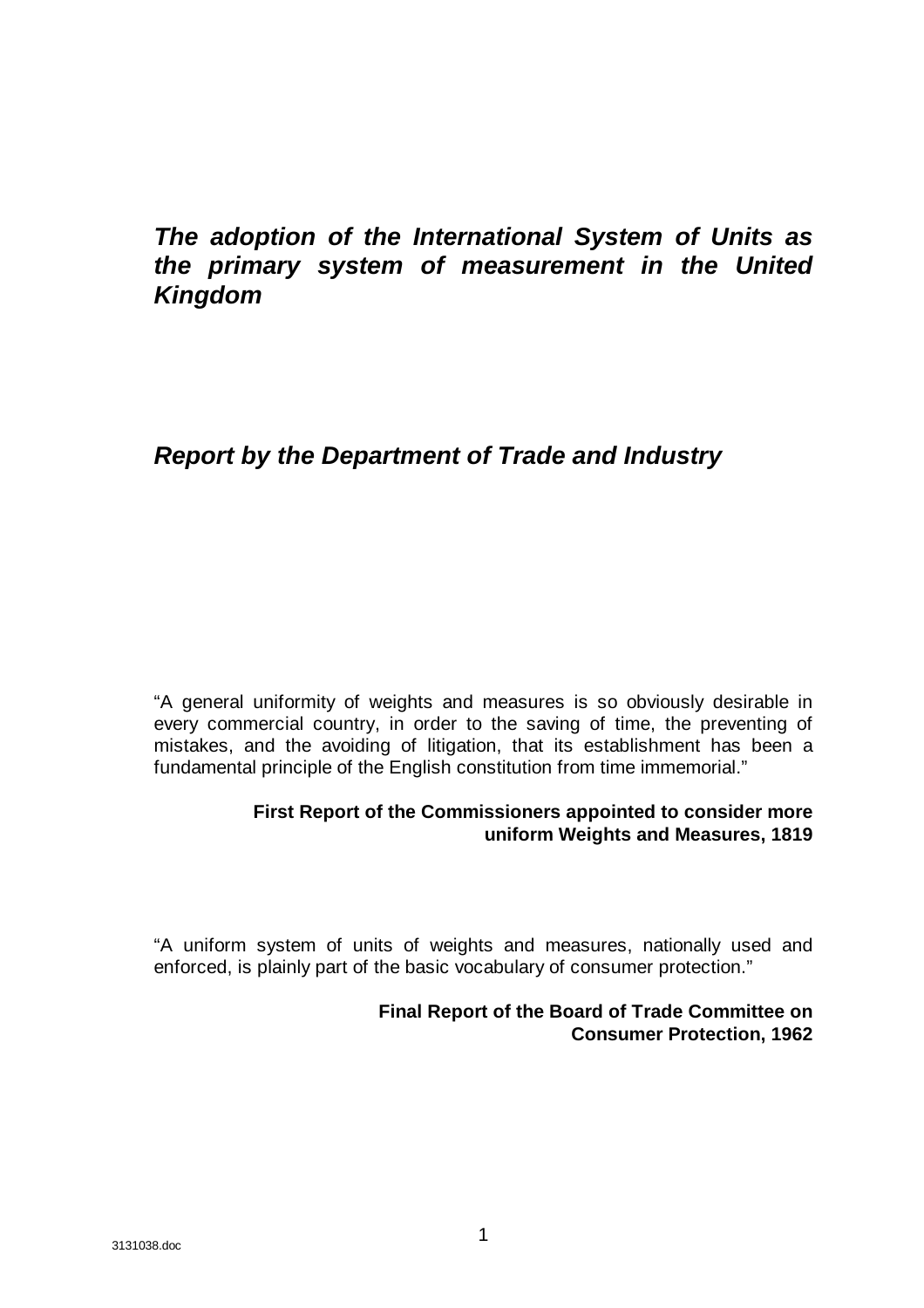# **CONTENTS**

| Foreword by the Minister for Competition and Consumer Affairs | 3               |
|---------------------------------------------------------------|-----------------|
| <b>REPORT</b>                                                 |                 |
| 1. Theory and practice of measurement                         | 4               |
| 2. International adoption of the metric system                | 6               |
| 3. Metrication in the United Kingdom: 1965 to 1995            | 8               |
| 4. Completing UK metrication                                  | 10 <sup>°</sup> |
| 5. Goods sold loose by weight                                 | 12 <sup>2</sup> |
| 6. Imperial units as supplementary indications                | 15              |
| 7. Descriptions of size and dimension                         | 17              |

# **APPENDICES**

| Appendix A<br>Chronology of UK metrication since 1862                     | 20 |
|---------------------------------------------------------------------------|----|
| Appendix B<br>Government announces its support for metrication            | 25 |
| Appendix C<br>Imperial units authorised for specified purposes            | 27 |
| Appendix D<br>1994 compliance cost assessment                             | 28 |
| Appendix E<br>1895 Parliamentary Select Committee on weights and measures | 31 |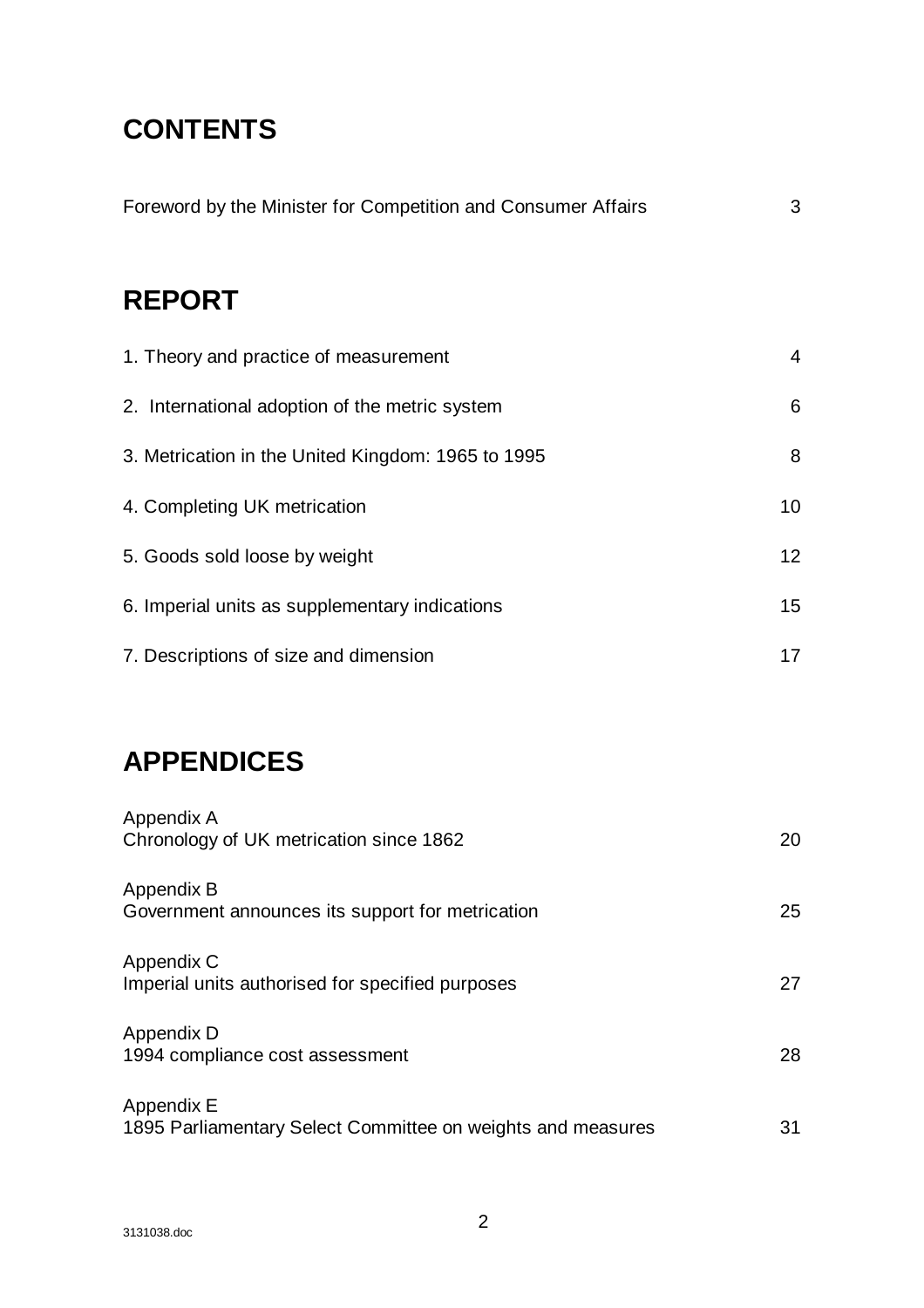### **FOREWORD BY THE MINISTER FOR COMPETITION AND CONSUMER AFFAIRS**

This report is about the adoption of the International System of Units - the modern version of the metric system - as the primary system of measurement in the United Kingdom.

Since 1965, successive Administrations have promoted the use of metric weights and measures in order to assist industry to compete in an increasingly metric global market. The debate since 1965 has been about the pace and timing of the change from imperial to metric units for specific purposes.

The case for metrication is even stronger in the 1990s. Other Commonwealth countries have gone metric. Metrication is now under way in the United States. The metric system has been taught in our schools since 1974. Metric units are now used by the public sector for most purposes.

The retail sector has adopted metric weights and measures in stages, for an ever-increasing range of goods. Today, more than ninety per cent of consumer goods sold by weight or measure are sold in metric units. Under legislation made in 1994, goods sold loose by weight - mainly fresh food must be priced and weighed in grams and kilograms after 31 December 1999.

Selling all foods in metric weights will make it easier than it is at present to compare the price and weight of foods sold pre-packed and loose. But retailers can continue to display the price per imperial unit alongside the price per metric unit. And consumers can continue to express in ounces and pounds the quantity they with to buy: retailers will simply weigh out the equivalent quantity in grams and kilograms.

The supermarket chains, which account for eighty per cent of sales of loose goods, have started selling loose goods in metric weight. To assist small retailers and their customers with the change, DTI is publishing an information package. Further information and advice is also available from DTI's metric helpline and website.

Weights and Measures in this country and in other countries have changed over time and responded to developments beyond national borders. In the short term, the ounce and the pound will continue in everyday speech. In the longer term, they may join other traditional measures - such as the ell, the scruple and the thurdendel - long since discarded and forgotten.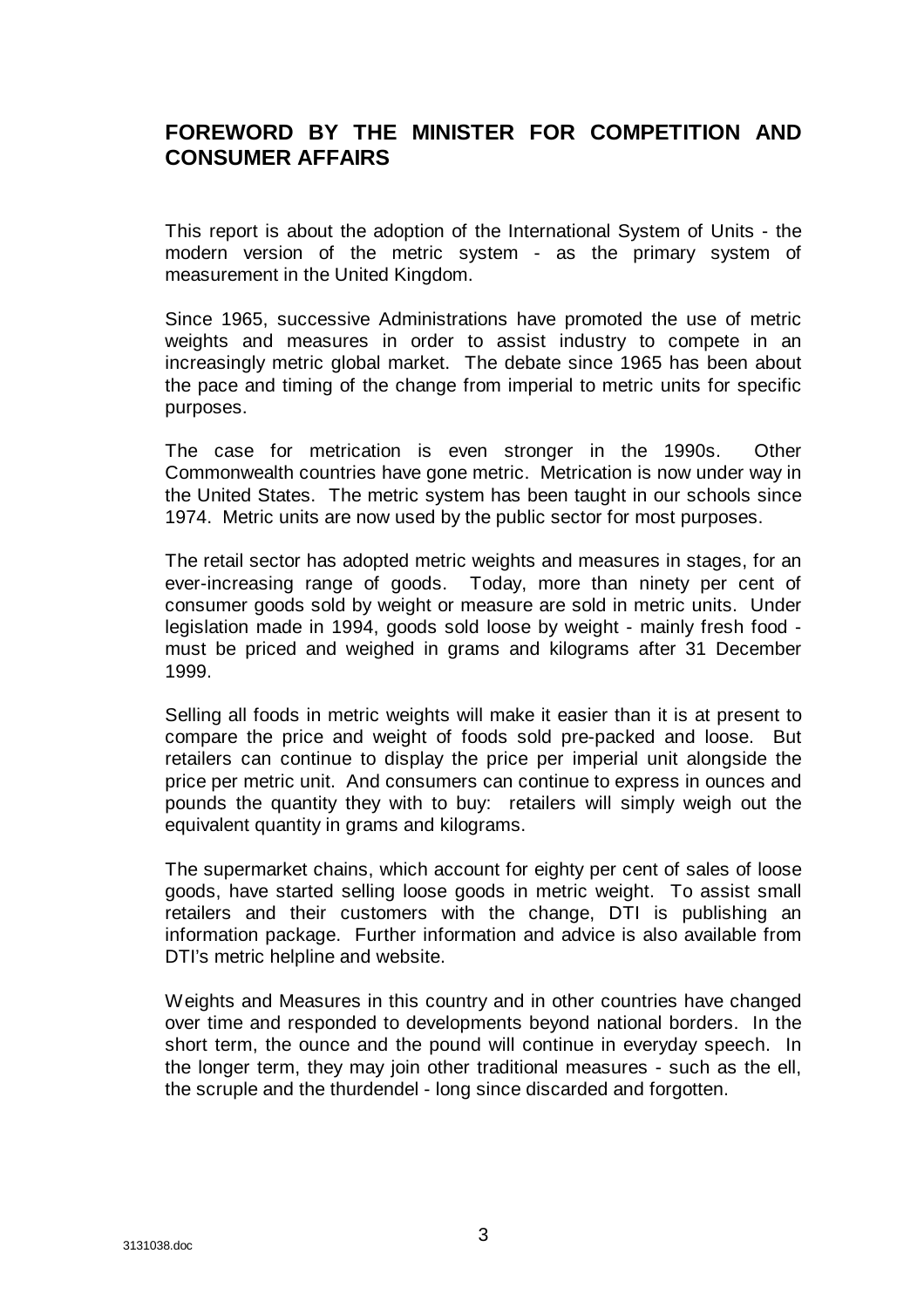# **1. THEORY AND PRACTICE OF MEASUREMENT**

1.1 Throughout history governments have sought to establish systems of measurement so that quantity can be expressed and measured with certainty and consistency and without confusion or dispute<sup>1</sup>. To fulfil its function, a measurement system must prescribe the *units of measurement* to be used for expressing each type of quantity (length, weight, volume etc), the *value* that each unit represents, and the *physical standards* of the unit values by reference to which the accuracy of measuring instruments can be  $checked<sup>2</sup>$ .

1.2 Uniformity between the name, value and physical standard of units is inherent in the theory of accurate measurement. But in the past this uniformity often proved difficult to realise in practice, particularly where the same name was used for expressing different values or where the physical standards were unreliable. For example, a difference in the values of the UK and the US inches meant that reference gauges used in precision engineering in the US did not conform to the same specification in the UK and vice versa, with adverse implications for trade between the two countries in engineered goods and spare parts<sup>3</sup>.

1.3 The development of metric units has overcome the problem of lack of uniformity. They now form the basis of a common international system that provides certainty in measurement for science and trade, which otherwise would be hampered by differences in the national systems of each country and the consequent need to convert quantities from one system to another and to make goods to different specifications.

1.4 This report summarises how the metric system has been adopted internationally and in the UK. It then considered the three issues for completing UK metrication: the change to metric units for goods sold loose by weight; the use of imperial units as supplementary indications of quantity;

 $1$  Eg Magna Carta ("Let there be one measure of wine throughout our Kingdom, and one measure for ale, and one measure for corn... and one width for cloths... Let it be the same with weights as with measures".) and the Act of Union between England and Scotland ("from and after the Union, the same weights and measures shall be used throughout the United Kingdom, as are now established in England").

<sup>2</sup> For example, the kilogram is the prescribed *unit of mass* (*weight*) of the International System. Its *value* is equal to the mass of the international prototype of the kilogram, a metal artefact kept by the International Bureau of Weights and Measures near Paris. The UK copy of the prototype is the *physical standard* against which weights and weighing machines are calibrated in the UK.

<sup>3</sup> *Report of the Committee on Weights and Measures Legislation*. Cmd. 8219. HMSO, 1951. The discrepancy was resolved by re-valuing the UK and US yards by reference to the metre, the prescribed unit of length of the International System. The US ton is 2,000 pounds compared with the UK ton of 2,240 pounds. The US gallon (3.785 litres) is less than the UK gallon (4.546 litres), but the US fluid ounce (29.573ml) is more than the UK fluid ounce (28.412ml), because there are sixteen fluid ounces to the US pint compared with twenty fluid ounces to the UK pint. These differences have little impact on consumers, although cosmetics and perfumes are often labelled in US rather than UK fluid ounces.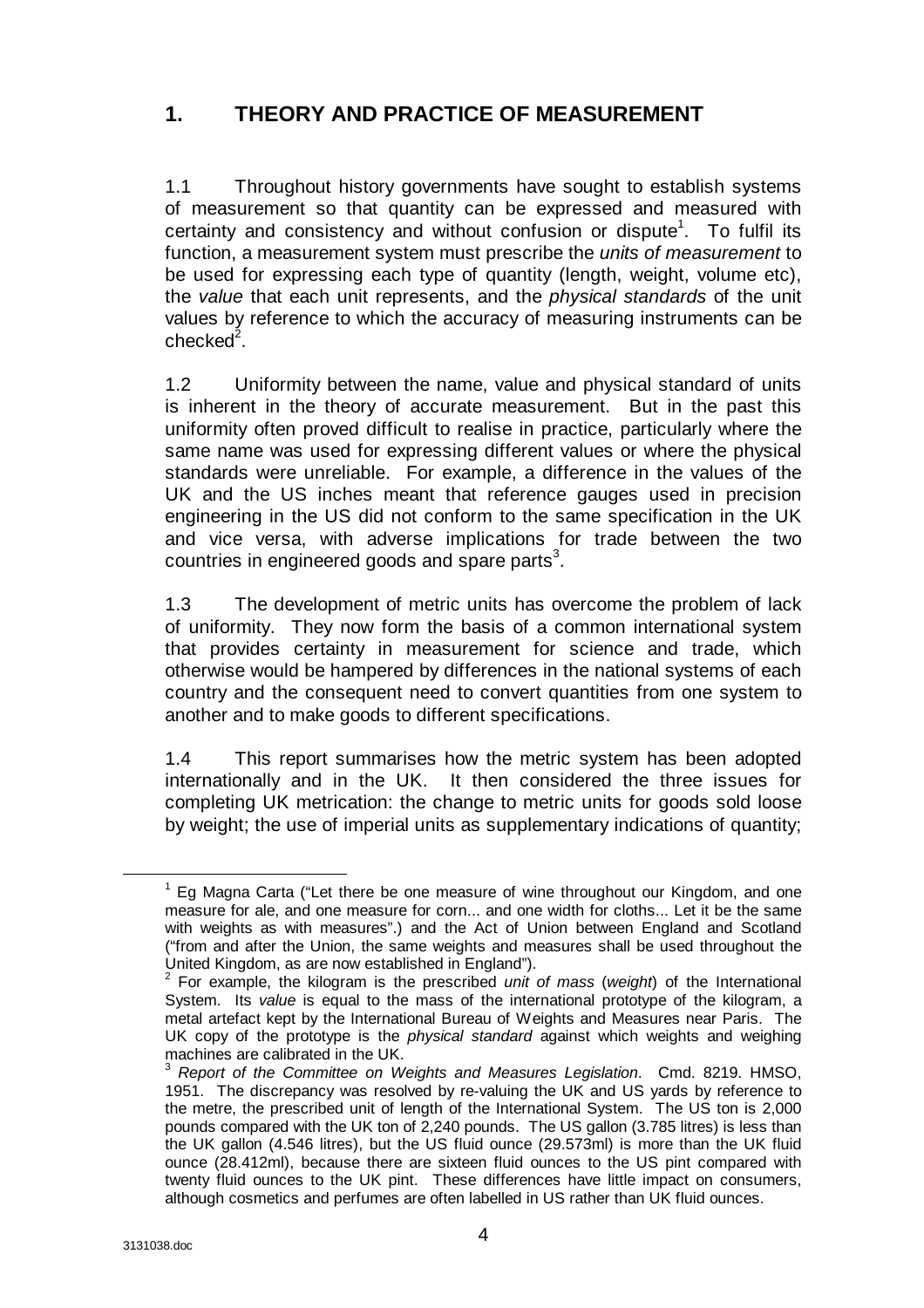and the use of metric units for describing the dimensions of goods not sold by weight or measure.

1.5 The report focuses on the use of metric units for economic purposes, particularly for the sale of consumer goods. But inevitably metric units have also been adopted in other areas of life where there is a need to express quantity and make measurements, including in science and education $4$ , public administration and sport.

 $4$  Thus, for example, it is no longer necessary to learn the three different units of weight of the imperial system: apothecaries, avoirdupois, and troy.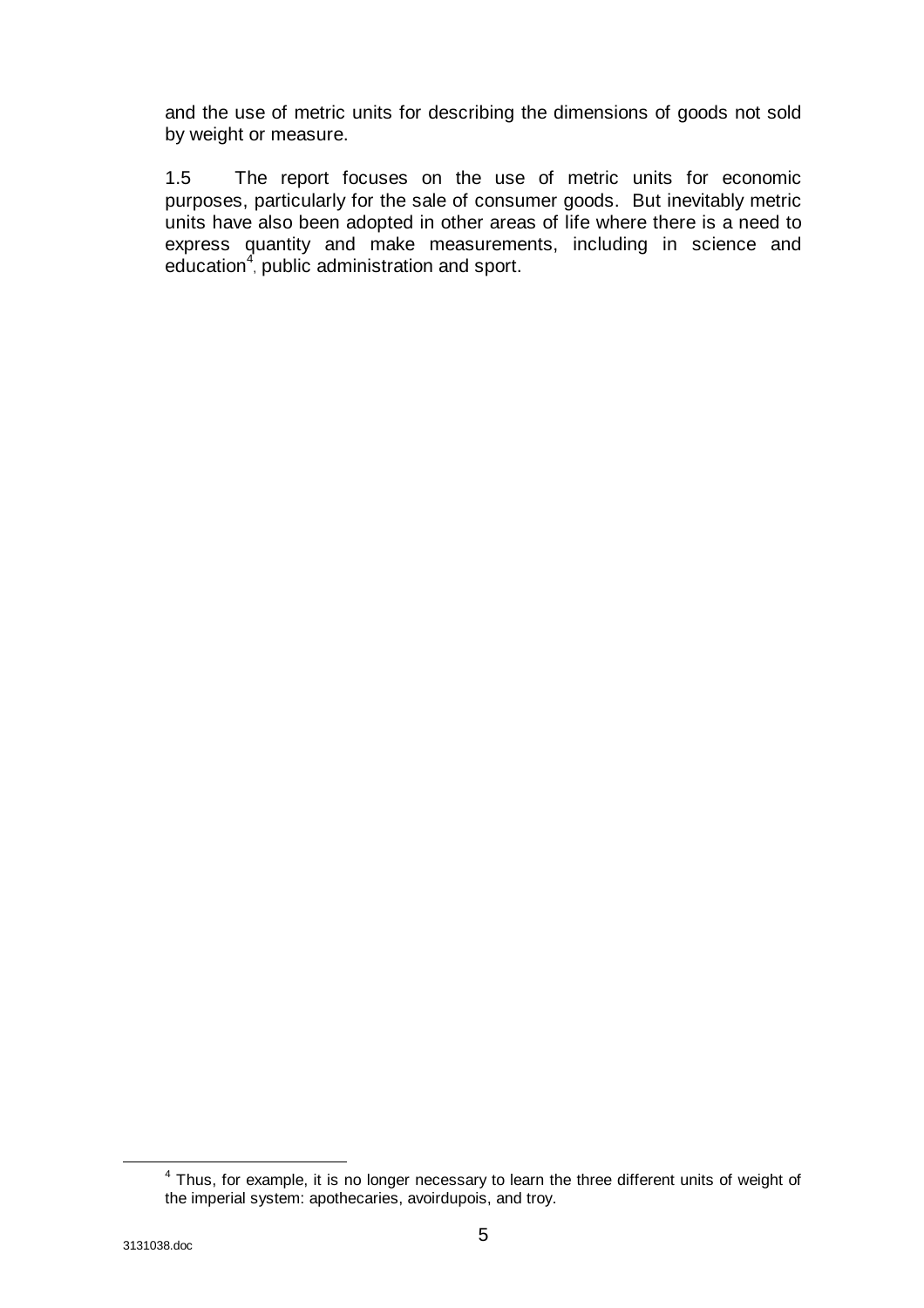## **2. INTERNATIONAL ADOPTION OF THE METRIC SYSTEM**

2.1 The metric system was first developed in France at the end of the eighteenth century as a simple but scientifically-based replacement for the complex weights and measures then in use. By the second half of the nineteenth century the majority of countries in Europe and the Americas had adopted metric units. In 1875 seventeen countries signed a diplomatic treaty - the "Convention du Mètre" (Metre Convention) - to agree and establish international metric standards<sup>5</sup>. The Convention also authorised the General Conference of Weights and Measures to develop the system over time in line with advances in science and the needs of users. In 1960 11th General Conference re-designated the metric system the "Système international d'unités" (International System of Units), with the abbreviation "SI". The 21st General Conference is due to met in October 1999.

2.2 There are currently 48 signatories to the Metre Convention, including Commonwealth or former Commonwealth countries that formerly used the UK imperial system. SI units are also used in the great majority of international technical and safety regulations and engineering standards. The USA, which began a metrication program in 1975, is now the only major trading country where a significant proportion of trade is still conducted in non-SI units.

2.3 In 1971 the six original Member States of the European Economic Community adopted Directive 71/354/EEC on units of measurement with the objective of establishing the harmonised use of (mainly) SI units throughout the EEC<sup>6</sup>. The Directive was replaced in 1979 by Directive 80/181/EEC which requires SI units to be used for most economic, public health, public safety and administrative purposes in order to promote clarity in the use of units and the free movement of goods<sup>7</sup>. An amending directive - Directive 89/617/EEC - was adopted in 1989 which set 31 December 1994 as the date by which most of the imperial units still in use in Ireland and the UK would be phased out<sup>8</sup>. Non-SI units were authorised for use as supplementary indications alongside SI units until 31 December 1999.

2.4 In March 1999 the European Commission published a proposal to further amend Directive 80/181/EEC to reflect recent changes made to the SI by the General Conference of Weights and Measures and to permit the use of supplementary indications until 31 December 2009. The proposal also provides for a review at a later date of the application and functioning of

 $<sup>5</sup>$  The UK signed the Convention in 1884 and has participated since then in the development</sup> of the metric system.

 $66$  Harmonising the use of units of measurement forms part of a wider programme of harmonisation for measuring instruments and weights and measures controls on packaged products.

Except where international conventions or agreements concerning air and sea transport and rail traffic prescribe other units.

 $8$  The Directive authorised the use of a number of imperial units - including the pint and the mile - in Ireland and the UK after 31 December 1999 for a number of specific purposes. These are listed in Appendix C.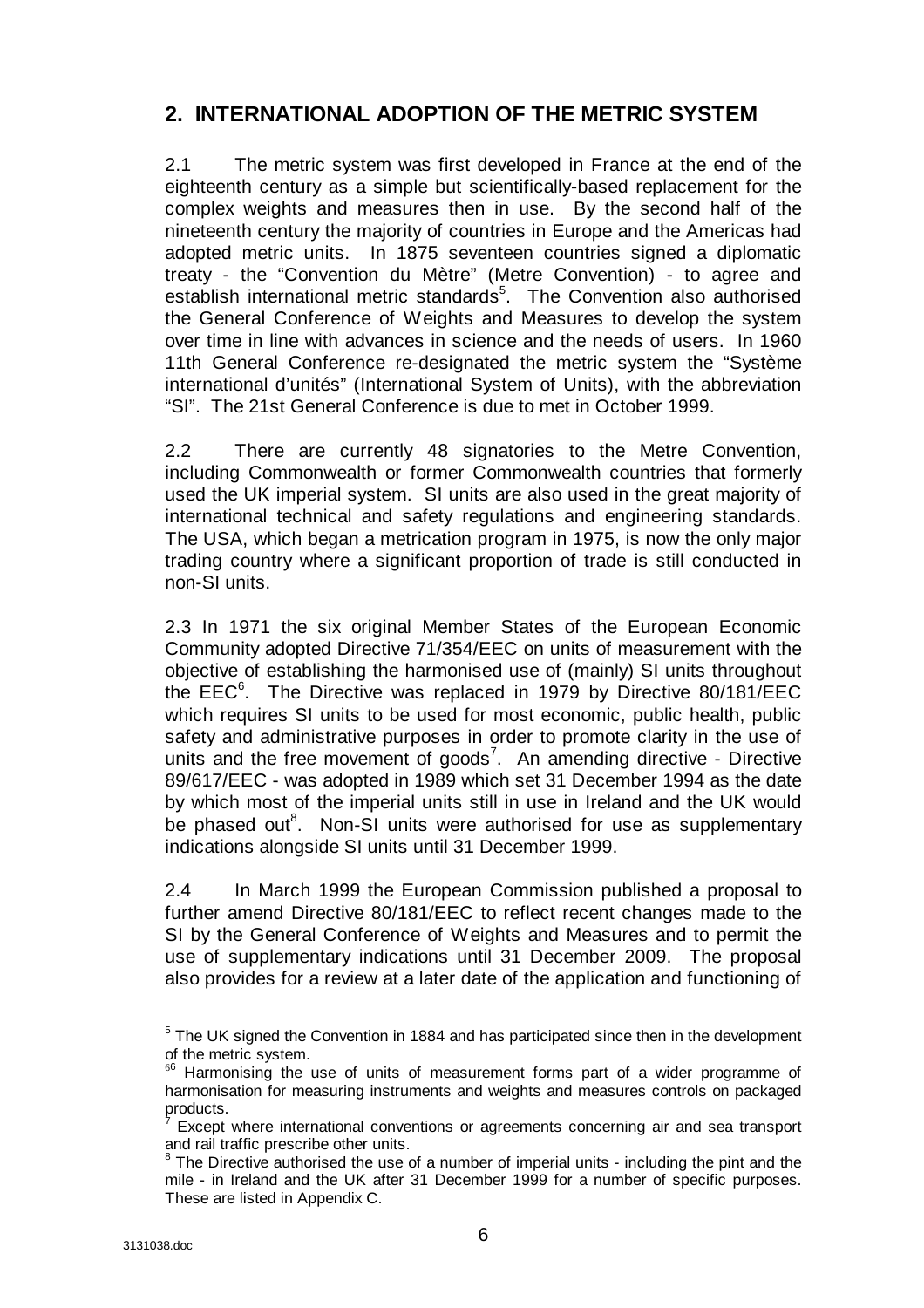the Directive. The SI changes are relevant for science and engineering, but have no impact on retail trade. The reason for extending the use of the supplementary indications is discussed more fully in Section 6 of this report.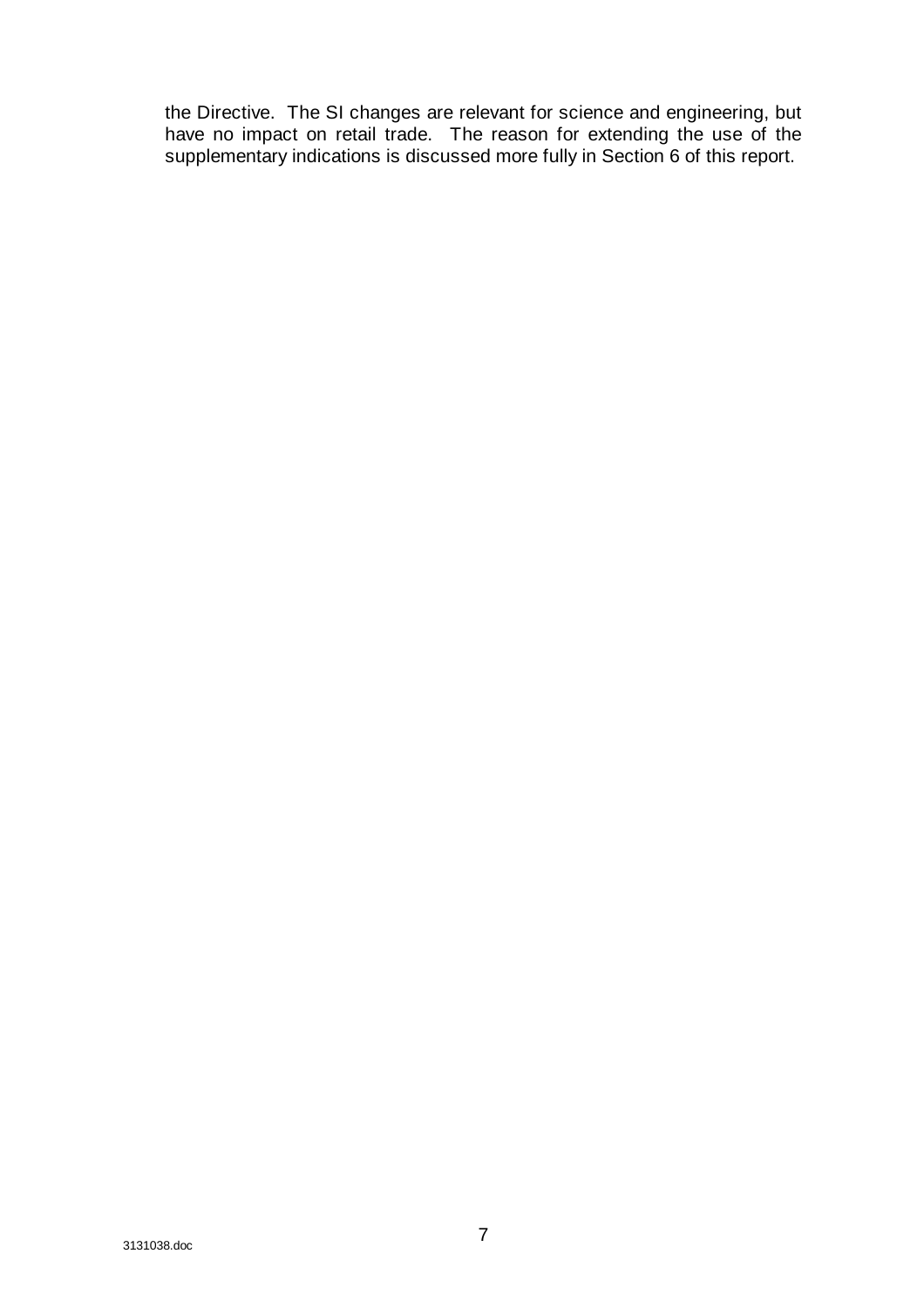### **3. METRICATION IN THE UNITED KINGDOM: 1965-1995**

3.1 Metric units have been adopted in the UK in stages for an everincreasing range of uses. The main developments behind the decision to go fully metric are summarised below. A more detailed account is set out in Appendix A.

3.2 In 1965 the Government informed Parliament that it supported UK industry's intention to adopt metric units over ten year period, sector by sector, so that the metric system could become in time the primary system of measurement for the country as a whole<sup>9</sup>. To assist the process, the Metrication Board was established in 1968 to guide, stimulate and coordinate the planning of sectoral change-overs.

3.3 In the White Paper on metrication published in  $1972^{10}$ , the Government confirmed its support for an orderly transition to metric units for the country as a whole. The Government said the UK would find itself at a competitive disadvantage if it retained the imperial system for the home market in isolation from the international trend in favour of the metric system.

3.4 Under the 1972 Treaty of Accession to the EEC, the Government committed the UK to complete its adoption of SI units in line with cut-off dates to be agreed in future directives on units of measurement<sup>11</sup>. Directive 71/354/EEC as amended by Directive 76/770/EEC de-authorised certain imperial units, some after 31 December 1977 and others after 31 December 1979 $^{12}$ . Directive 80/181/EEC as amended by Directive 89/617/EEC deauthorised most of the remaining imperial units after 31 December 1994, with temporary or permanent exemptions for a number of units for specific purposes in the UK and Ireland<sup>13</sup>.

3.5 As a consequence of these developments, manufacturing industry largely went metric in the period up to 1975, with the main changes thereafter in the retail sector. Most packaged goods have been labelled in metric units since 1978. Many staple pre-packed foods have additionally been sold in standard metric quantities. The remaining packaged goods went metric in 1995 in response to legislation made in 1994 to implement Directive 89/617/EEC.

<sup>9</sup> *Hansard (Commons)*, 25 May 1965, Col.32-3. The announcement is re-produced in full at Annex B.

<sup>10</sup> *Metrication*. Cmnd. 4880. HMSO, 1972.

<sup>&</sup>lt;sup>11</sup> Articles 29 and 152 of the Treaty of Accession added imperial units to the non-SI units in Directive 71/354/EEC to be phased out.

<sup>&</sup>lt;sup>12</sup> Including the chain, furlong, UK nautical mile, UK knot, cubic yard and bushel by the end of 1977, and the yard, cubic inch, cubic foot, stone, quarter and hundredweight by the end of 1979.

 $13$  The exemptions are listed in Appendix C. Permanent exemptions include the pint for draught beer and for milk in returnable containers and the mile, etc for road traffic. Temporary exemptions include the ounce and pound for goods sold loose from bulk until 31 December 1999.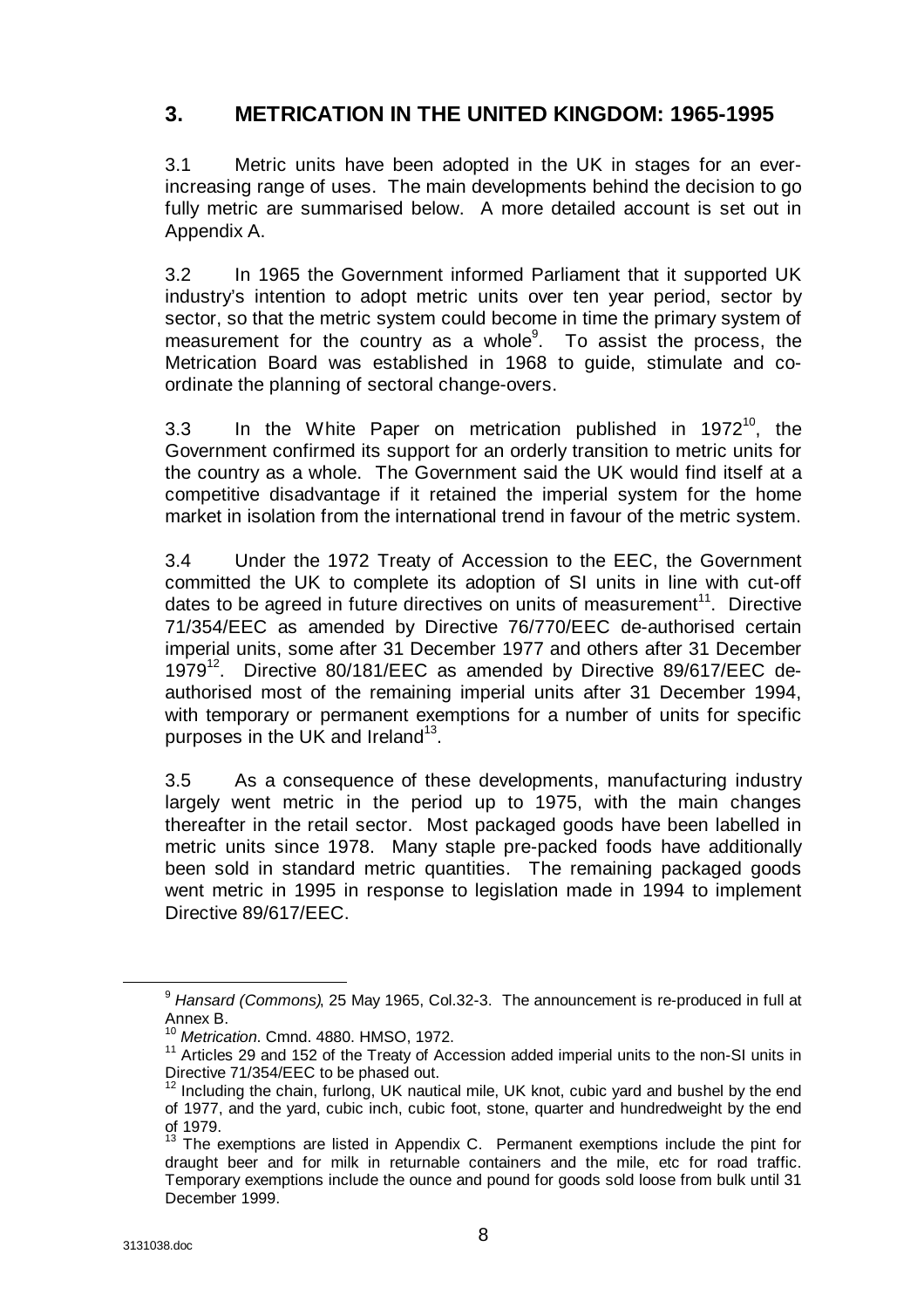3.6 As regards goods measured or weighed at the point of sale, petrol largely converted to the litre in the early 1980s. Wine and spirits sold by the glass have been served in metric measures since 1995. Similarly, goods sold by length (eg wood and cable) or by area (eg floor coverings) have been priced and cut in metric units since 1995. Under the 1994 legislation goods sold loose by weight are due to convert to metric units by no later than 1 January 2000.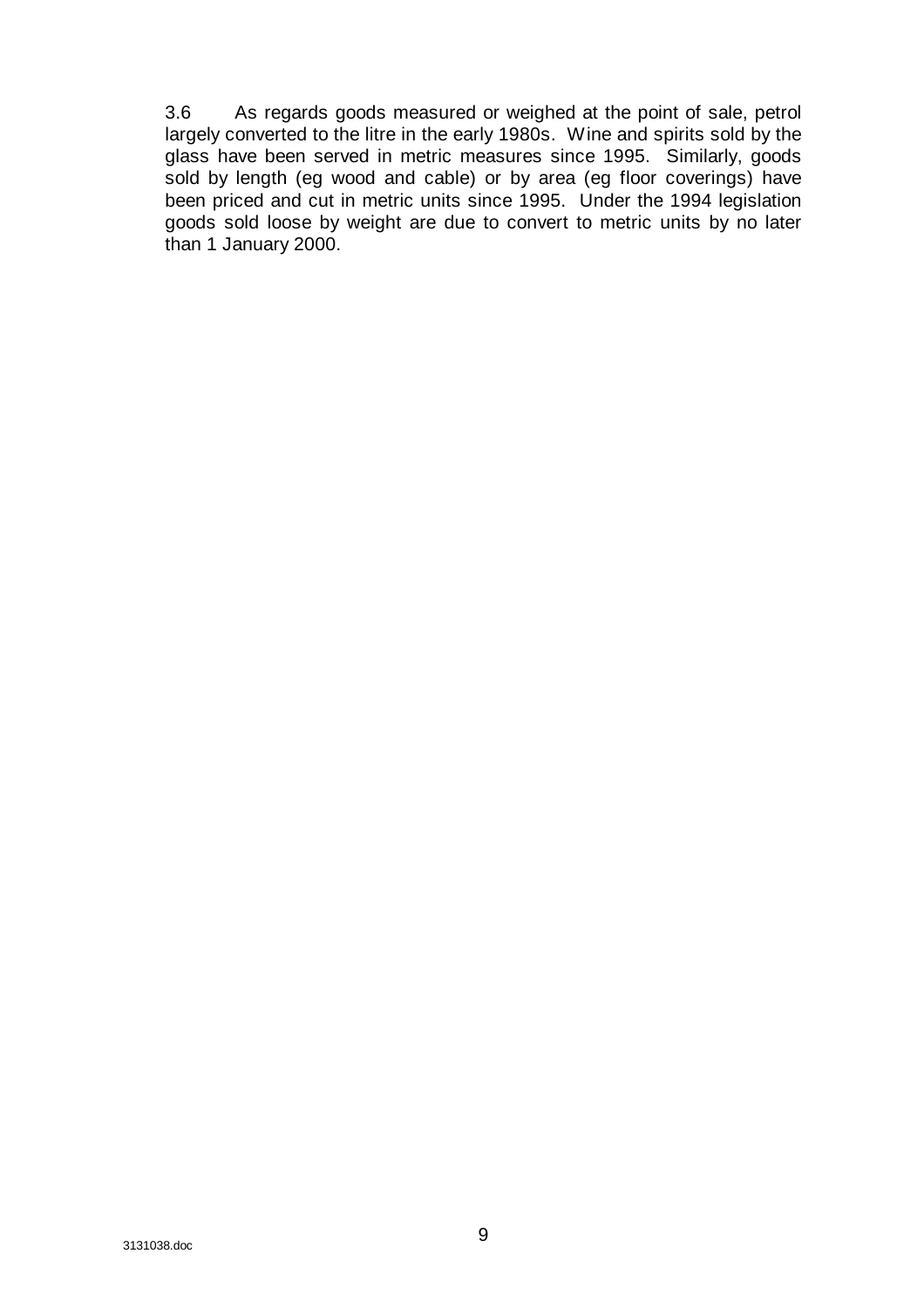# **4. COMPLETING UK METRICATION**

4.1 The Better Regulation Task Force, business organisations and the local authorities have asked DTI to clarify the position regarding the change to metric units for goods sold loose by weight, the use of imperial units as supplementary indications, and the units of measurement to be used for describing the size and dimensions of goods not sold by weight or measure. A number of organisations representing small businesses and the British Weights and Measures Association have requested that the 1994 legislation should be amended to permit traders to continue to use imperial units so as to avoid the cost of changing to metric. But consumer groups consider that delaying still further the completion of metrication would not be in the best interest of consumers.

4.2 From the trade's perspective, the Department recognises that each stage of metrication has inevitably imposed a change-over cost on individual businesses. An estimate of the cost for changing to metric units for loose goods is set out in paragraphs 5.8 and 5.9 below. But the Department must also recognise that delaying the metrication of loose goods now would simply defer the costs of change to a later date. To delay or reverse metrication now would also be unfair to retailers and manufacturers who have already invested in converting to metric in response to the legislation. It must also be recognised that manufacturers and wholesalers would incur extra costs in supplying some retailers in imperial units and others in metric<sup>14</sup>.

4.3 From the consumer's perspective, if goods were sold in metric units in some shops and in imperial in others it would be difficult to compare prices unless all shops priced in both metric and imperial units. Mandatory dual pricing in metric and imperial units would be a burden for some retailers, particularly for small shops where prices are calculated manually rather than by computer and where there is likely to be limited space for displaying prices<sup>15</sup>.

4.4 The Department has concluded that, on balance, there would be no advantage in seeking to defer the date agreed by the previous Administration in Directive 89/617/EEC for completing the adoption of metric units for goods sold by weight or measure. Retailers therefore face the challenge over the coming months of helping their customers to become familiar with buying loose goods by the gram and the kilogram. As is

 $14$  For example, during the debate on proposals that were subsequently adopted as Directive 89/617/EEC (see paragraph), the House of Commons was informed that the Institute of Production Engineers had estimated the additional cost of dual manufacture and stockholding to be three per cent of turnover: *Hansard (Commons)*, 11 April 1989, Col. 844.

<sup>&</sup>lt;sup>15</sup> Under UK price marking legislation, if retailers sold loose goods in metric units prior to 1994 they were obliged to indicate their prices in metric and imperial units. Goods sold in imperial units were not obliged to display the equivalent metric price. The legislation was amended as part of the metrication legislation in 1994 in recognition of the cost mandatory dual pricing would impose on retailers, particularly small traders.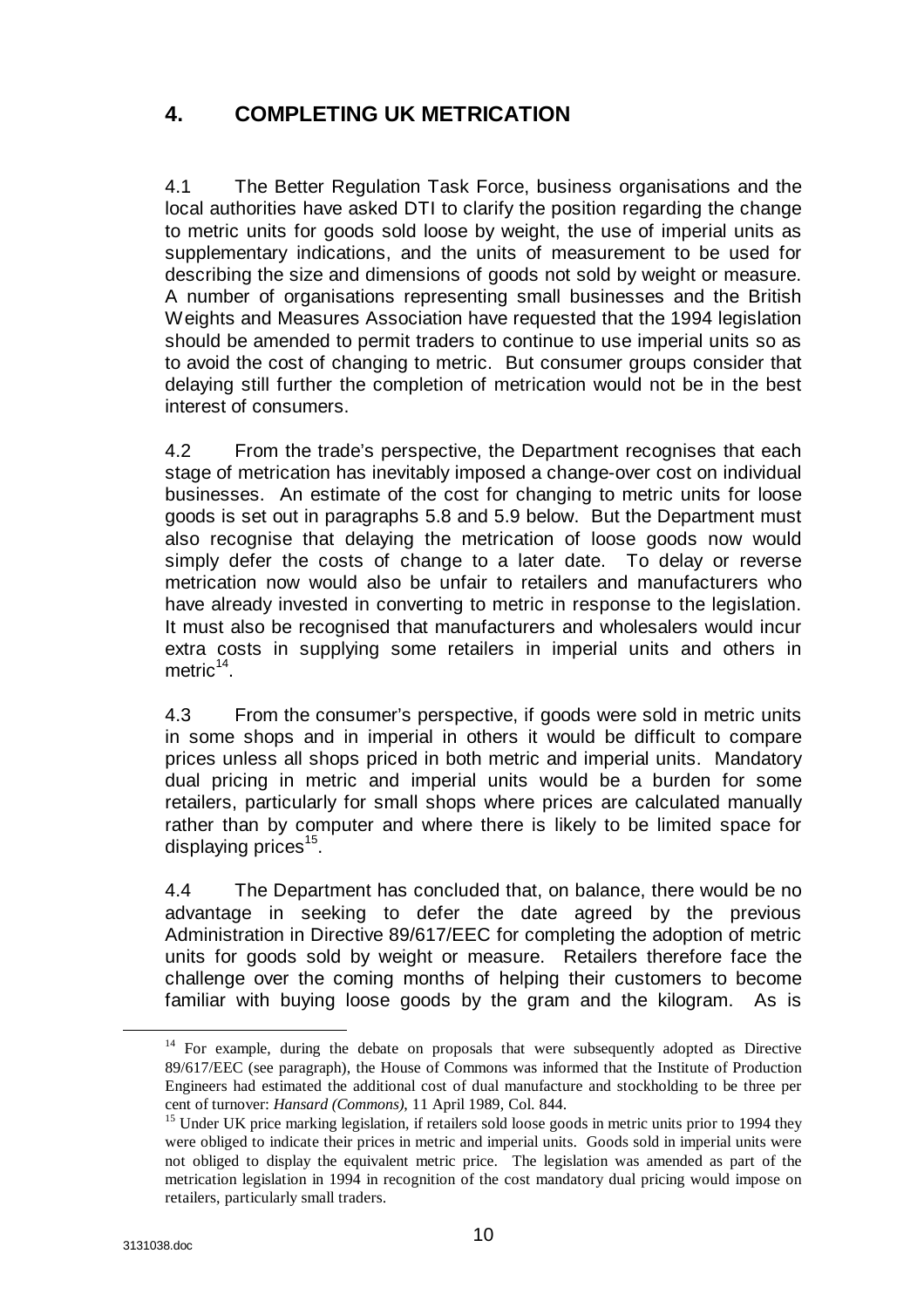explained more fully in the following paragraphs, DTI will provide information and advice about the change for small traders and their customers.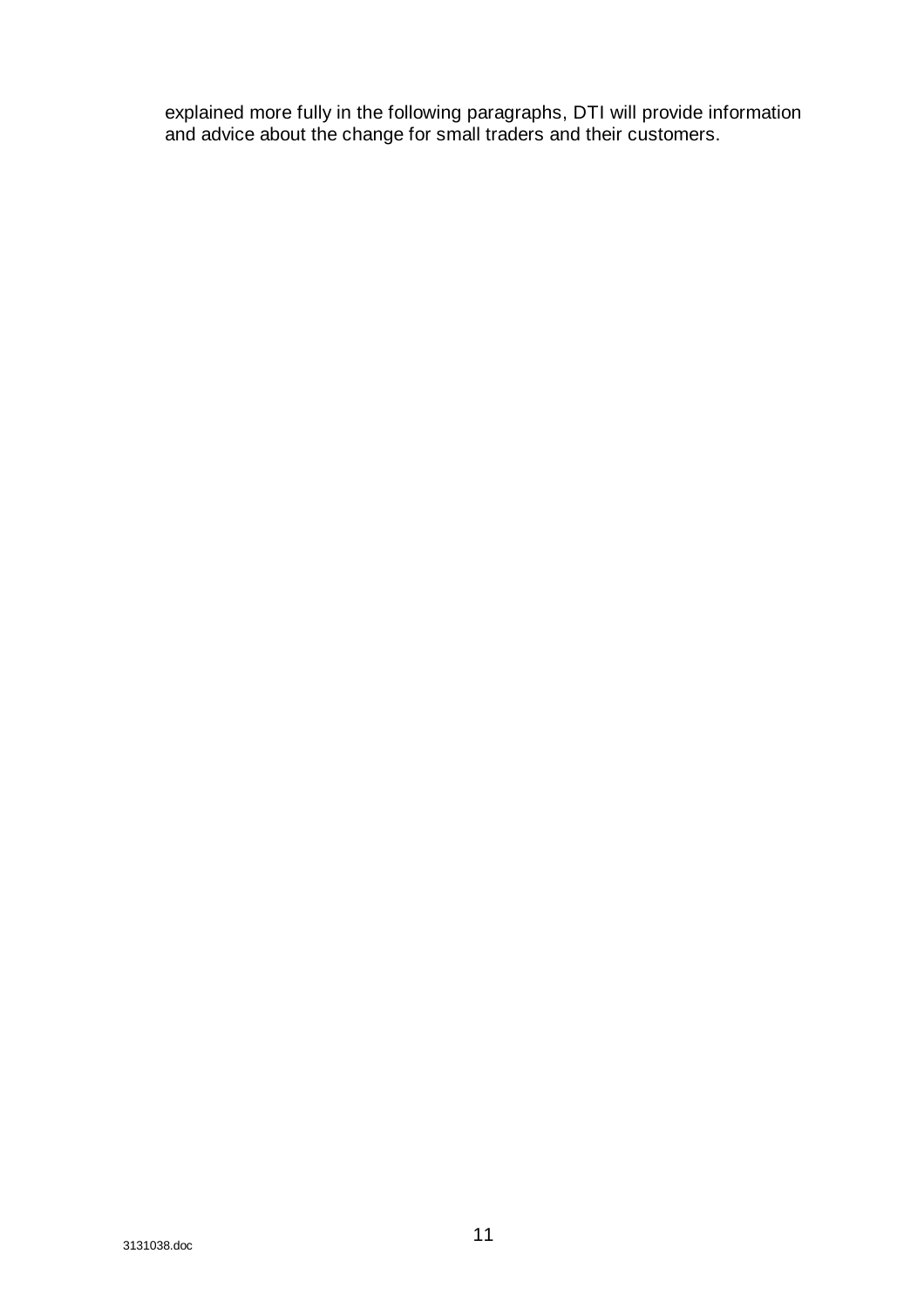# **5. GOODS SOLD LOOSE BY WEIGHT**

5.1 Under the 1994 legislation, goods sold loose by weight must be weighed in grams and kilograms and priced per kilogram or per 100 grams by no later than 1 January 2000. The main impact of this change will be on fresh foods, including fruit and vegetables, meat, poultry, fish and dairy products. Loose foods account for about ten per cent of sales in the typical supermarket. Pre-packed foods are already sold in metric units. The change will also affect a few non-food goods, such as loose nails and ballast. The majority of non-foods are sold pre-packed and are already sold in metric units.

### *Timing of the change-over*

5.2 As with the earlier stages of metrication, it would be impractical for all retailers of loose goods to change to metric units on the same day. Each retailer will therefore change at a time before 1 January 2000 that is most convenient for his or her business. Inevitability this will mean that in the run up to 1 January 2000 loose goods will be sold in metric units in some shops and in imperial units in others.

5.3 DTI is monitoring the pace of change in consultation with representatives of local authorities, business and consumers. The likely pattern is that the large retailers will change early in the second half of 1999 (some supermarket chains have changed already) and that small retailers will change towards the end of the year.

### *Consumer impact*

5.6 For many years, pre-packed goods - which account for about 90 per cent of sales in the typical supermarket - have been labelled and priced only in metric units. Goods measured at the point of sale - such as petrol, fabrics and lengths of wood, cable, etc - have been sold in metric units since 1995 or earlier. Consumers therefore already have direct experience of buying many goods in metric units. But if consumers are uncertain about specifying a quantity in grams and kilograms, they can continue to ask in ounces and pounds: the retailer will weigh out the equivalent quantity in metric units.

5.7 The metrication of loose goods will improve price transparency for the consumer. Fresh foods are subject to more frequent price changes than most goods sold by weight or measure due to seasonal fluctuations. At present, with loose food priced per pound or per quarter pound and prepacked food priced per kilogram or per 100 grams, the relative price difference between foods sold both loose and pre-packed can be identified only after time-consuming calculations, with the risk of error in the calculation and misinformed choices. By contrast, comparisons will be simpler and quicker when prices of all foods are indicated in metric units.

### *Business impact*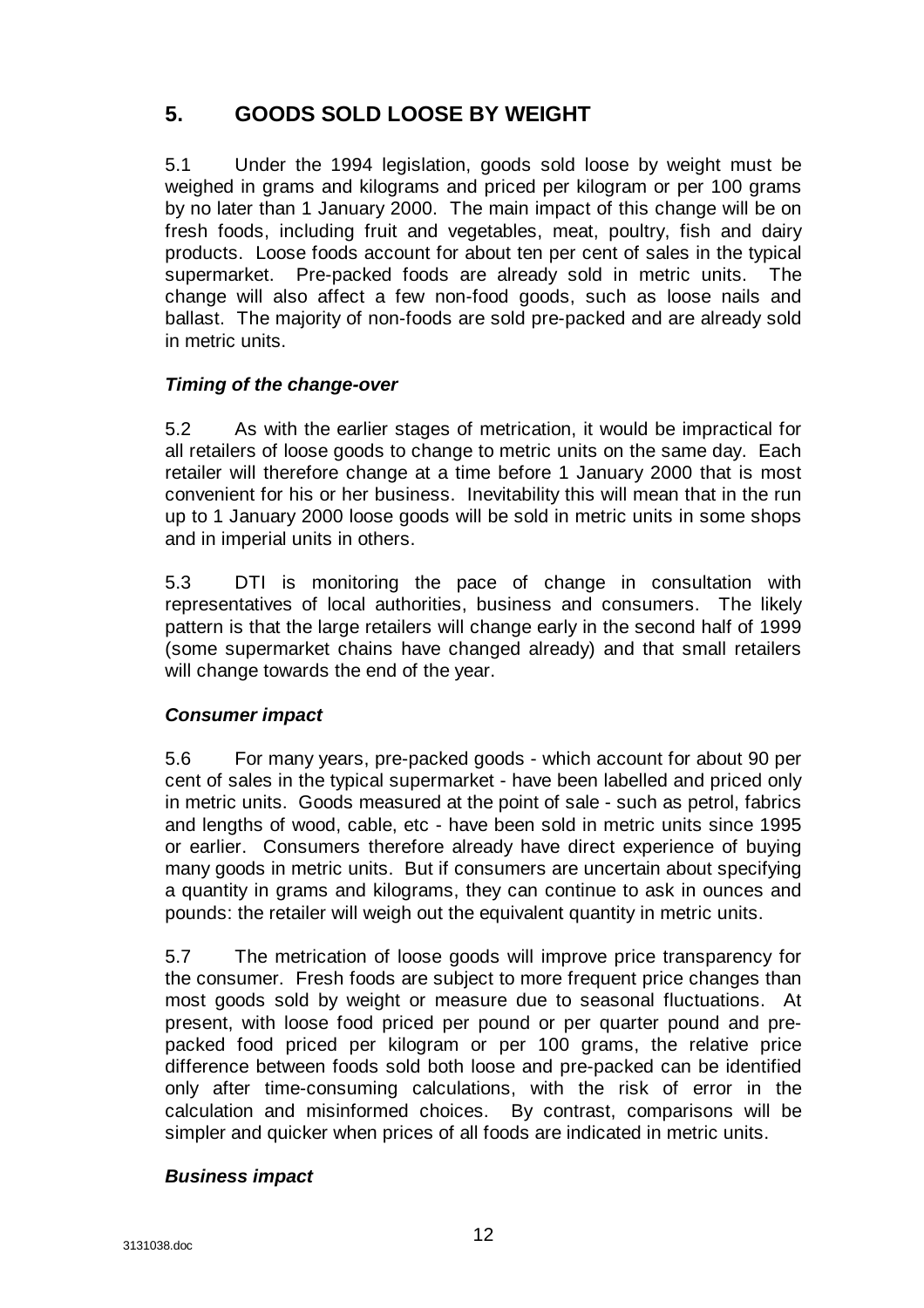5.8 DTI published a compliance cost assessment for business when the 1994 metrication legislation was laid before Parliament. The assessment is re-printed in Appendix D. The overall costs were estimated to be about £33m, with additional unquantified costs for staff training. The main cost about £30m - was identified as the conversion or replacement of an estimated 200,000 weighing machines.

5.9 The assessment did not apportion the costs between the metric changes in 1995 and the change for loose goods in 1999. The UK Weighing Federation estimates that at the beginning of 1999 there were about 95,000 weighing machines that still had to be converted or replaced. About 76,000 machines should be capable of conversion. The remaining 19,000 will have to be replaced. The typical costs of conversion range between £60 and £145 per machine. The cost of a replacement will depend on the model chosen. The cheapest model costs about £450. A set of metric weights costs about £50.

#### *Information and advice for consumers and small retailers*

5.10 As with earlier metric changes, information for consumers about the latest change is of most help at the point of sale, to assist with purchasing decisions. Large retailers are providing their customers with information about buying loose goods in grams and kilograms. To assist small retailers and their customers, DTI has prepared an information package. This comprises a leaflet for retailers, with information and sources of further advice on how to change to metric units; a wall chart with metric and imperial weight comparisons for display in shops; and copies of a leaflet for consumers about buying loose goods in grams and kilograms.

5.11 Retailers can contact members of the UK Weighing Federation for more detailed advice about whether a weighing machine can be converted or will need to be replaced. In addition, DTI is meeting sectors that are concerned about the change to see if there are ways of minimising its impact.

5.12 Copies of the consumer leaflet are also being distributed to Citizens Advice Bureaux, trading standards departments, libraries, consumer groups, Age Concern, and the Royal National Institute for the Blind. Further copies of the leaflets and the wall chart are available from  $DTI^{16}$ . The consumer leaflet is also available in Welsh and a number of other languages, in Braille and on audiotape. The text of the retailer leaflet is available in Welsh and a number of other languages $^{17}$ .

5.13 The DTI information package is being supplemented by a telephone help-line<sup>18</sup> for enquiries from consumers and retailers about the latest

 $16$  By telephoning 0845 601 0540.

<sup>&</sup>lt;sup>17</sup> Arabic, Bengali, Chinese, Greek, Hindi, Punjabi, Turkish, Urdu, Vietnamese.

 $18$  0845 601 0540.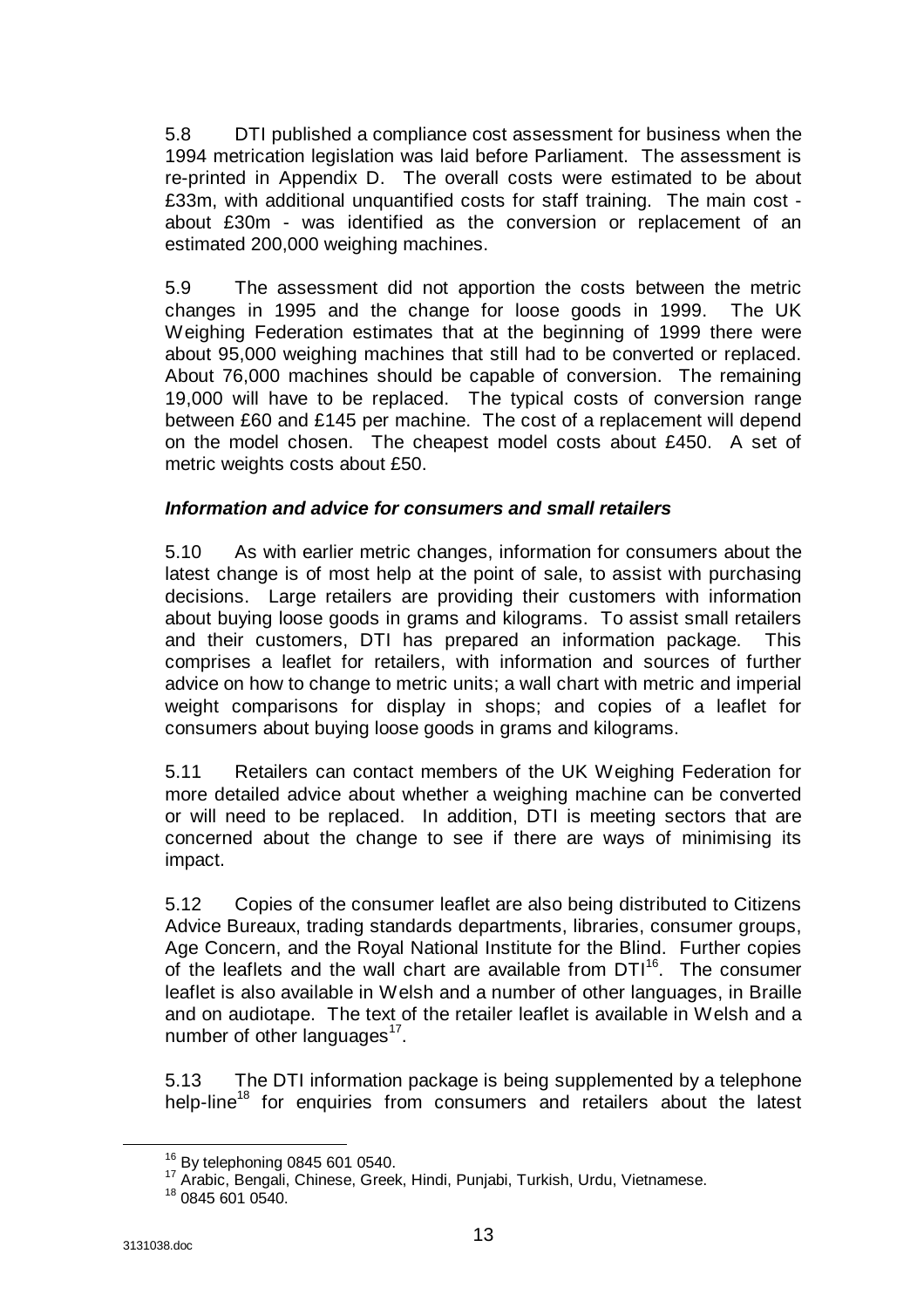change; and a website<sup>19</sup> with more general information about units of measurement.

<sup>19</sup> http://ww.dti.gov.uk/cacp/ca/metric/index.htm.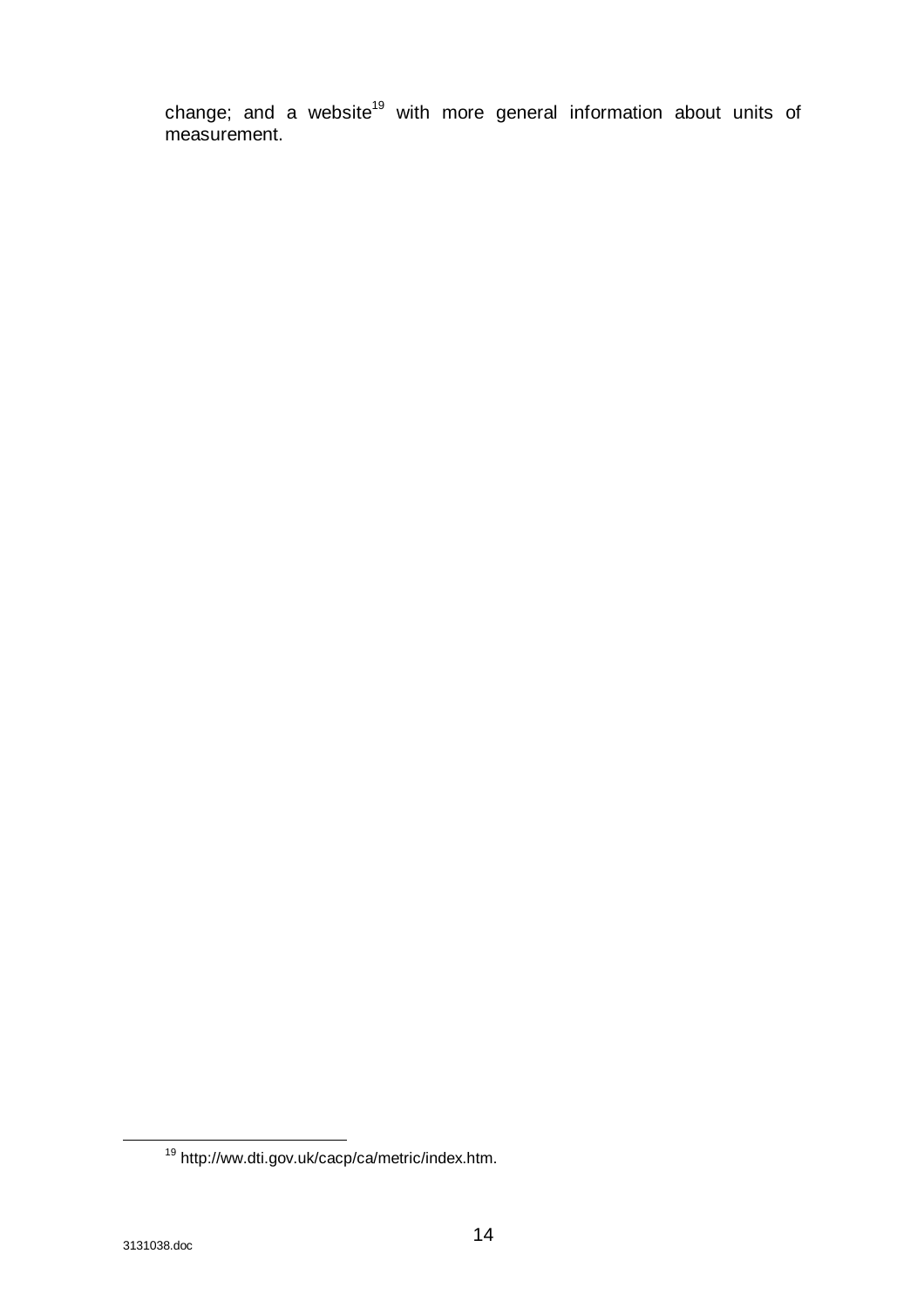# **6. IMPERIAL UNITS AS SUPPLEMENTARY INDICATIONS**

6.1 Throughout the metrication process traders have had the option of using imperial units as *supplementary indications,* as a second indication of quantity alongside the metric units. Supplementary indications were used during the earlier stages of metrication until traders considered that their customers had become accustomed to metric units. Thus, because most packaged goods have been marked with metric indications of quantity since the 1970s, few packages are still dual marked with imperial indications today. Similarly, the unit prices of most packaged goods are now indicated only in metric units (ie price per kilogram, per litre, etc).

6.2 Under Directive 80/181/EEC supplementary indications are authorised until 31 December 1999<sup>20</sup>. The Government considers that this authorisation should be extended, because some retailers may wish to use supplementary indications after 31 December 1999 for pricing loose goods and for describing the size or dimensions of other goods, to help their customers with the change. A further difficulty with the present time-limit for supplementary indications is that under the US metrication programme packaged goods sold in the US must be dual marked in metric and US units. This means that, after 31 December 1999, EU manufacturers would have to use metric-only labels on the packages sold in the EU and metric/US unit labels on packages exported to the US. These separate labelling requirements would have adverse cost implications for packaging and distribution.

6.3 In order to avoid additional costs for EU manufacturers, the European Commission has proposed an extension of the authorisation for supplementary indications until 31 December  $2009^{21}$ . The Commission considers that this extension should provide a sufficient period for the US, as part of its metrication programme, to permit products to be labelled only with metric units.

6.4 The UK and other Member States have already indicated their support for an extension. The Government therefore anticipates that the proposal will be adopted later this year by the Council of Ministers and the European Parliament. When the proposal has been adopted it will have to be implemented in the UK. At that stage the Department will take the

<sup>&</sup>lt;sup>20</sup> See paragraph 2.3

 $21$  See paragraph 2.4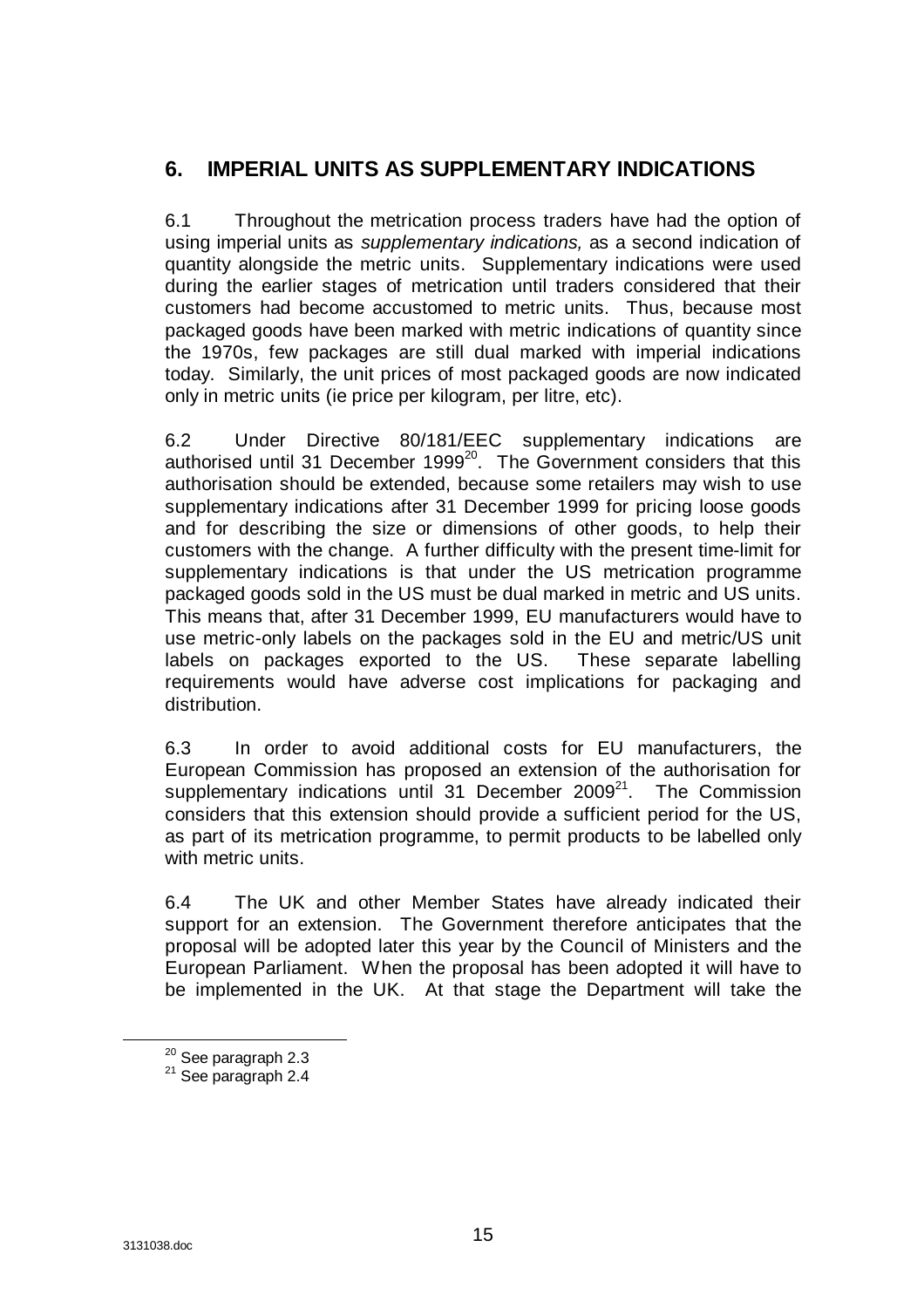opportunity to consolidate and clarify the three sets of regulations $^{22}$  that implement Directive 80/181/EEC.

<sup>&</sup>lt;sup>22</sup> The Units of Measurement Regulations 1986 (SI 1986/1082), the Units of Measurement Regulations 1994 (SI 1994/2867) and the Units of Measurement Regulations 1995 (SI 1995/1804).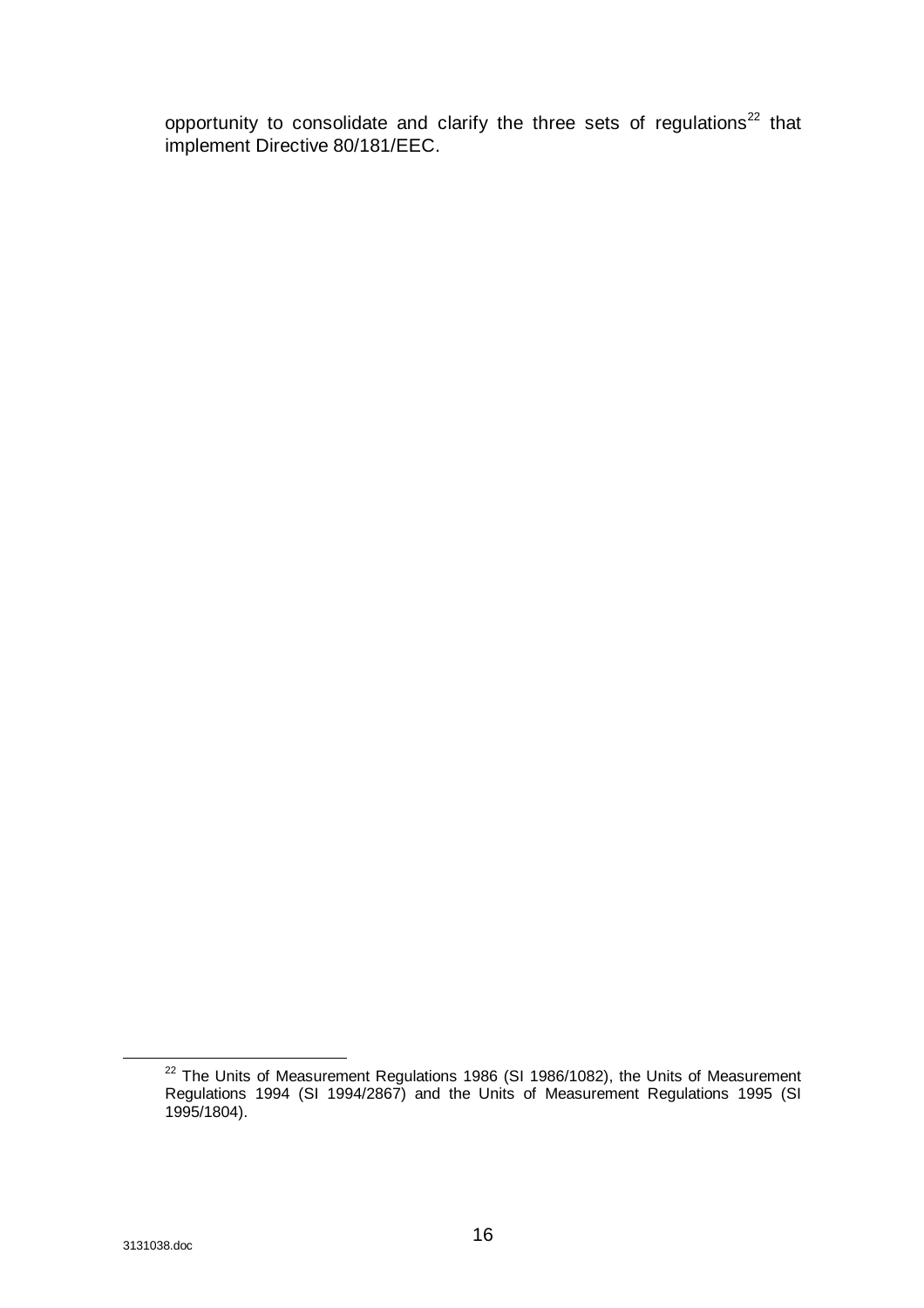# **7. DESCRIPTIONS OF SIZE AND DIMENSION**

7.1 The change-over of loose goods will complete the metrication programme for units of measurement that are used for trade within the meaning of the Weights and Measures Act  $1985^{23}$ . The position is less complete regarding metric descriptions of the size or dimensions of goods not sold by weight or measure. For example, although fitted carpets and curtain material are now sold in metric units, the length and width of freestanding carpets and ready-made curtains are frequently given only in imperial units, with no equivalent information in metric units. Similarly, not all clothes are marked with a metric size. The dimensions of furniture and of some DIY products are often described only in imperial units. In such cases the consumer must rely on imperial units as part of his or her purchasing decision.

7.2 The Better Regulation Task Force has recommended that the position regarding metric sizes and descriptions should be clarified and that authoritative metric equivalents to imperial sizes should be communicated to business and consumers in order to ensure consistency. The British Retail Consortium has expressed concern that the provision of reliable metric information about sizes is hampered by the lack of suitable conversion tables for goods manufactured to imperial specifications (eg screw length) and by the lack of consistent labelling practice within the EU for some goods (eg clothes' sizes). Consumer groups have described the situation as a "metric muddle" and consider that the absence of metric information about sizes delays consumer familiarisation with metric units more generally.

7.3 The National Federation of Consumer Groups and the Metric Sense Campaign consider that the UK fails to use metric in everyday life because practices in the UK are not as user-friendly as those in other European countries. For example, surveys by the two organisations show that most people dislike 1700mm instead of 1.70m for the length of a bath; or 22mm x 32mm instead of 2cm x 3cm for the dimensions of a piece of timber; or 125ml instead of 12cl for a glass of wine. But the British Weights and Measures Association considers that metric descriptions of goods manufactured to imperial specifications are more likely to confuse than to assist consumers, because in such cases an accurate metric description is invariably less user-friendly than the imperial specification (eg describing an 18" saw as 457mm).

7.4 DTI recognises the force of these concerns and intends to discuss with business and consumer groups what action can be taken to enable

 $23$  Under Section 7 of the Weights and Measures Act 1985, "use for trade" means use in respect of a transaction for money or money's worth or in payment of a toll or duty. The use must determine or state the quantity by reference to which the transaction is made. Units used to describe the size or dimensions of gods sold by number (for example, a piece of furniture) are not in "use for trade" because the use does not determine or state the quantity by reference to which the sale is made.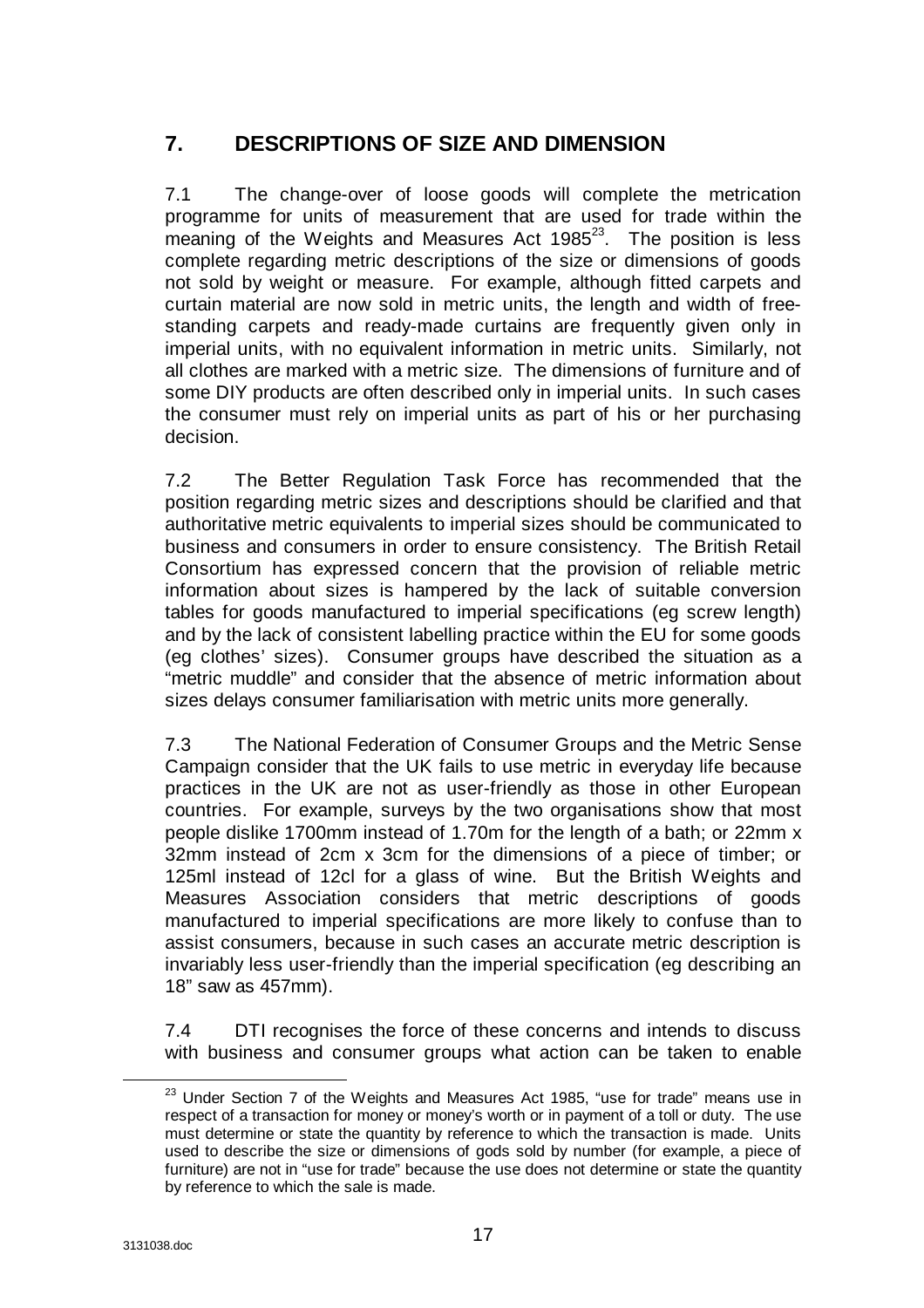consumers to be given reliable information about metric sizes and dimensions, including conversion tables for metric and imperial dimensions, and to clarify the UK legislation on units of measurement $24$  in line with Directive 80/181/EEC as amended.

 $24$  The Units of Measurement Regulations 1986 (SI 1986/1082), the Units of Measurement Regulations 1994 (SI 1994/2867) and the Units of Measurement Regulations 1995 (SI 1995/1804)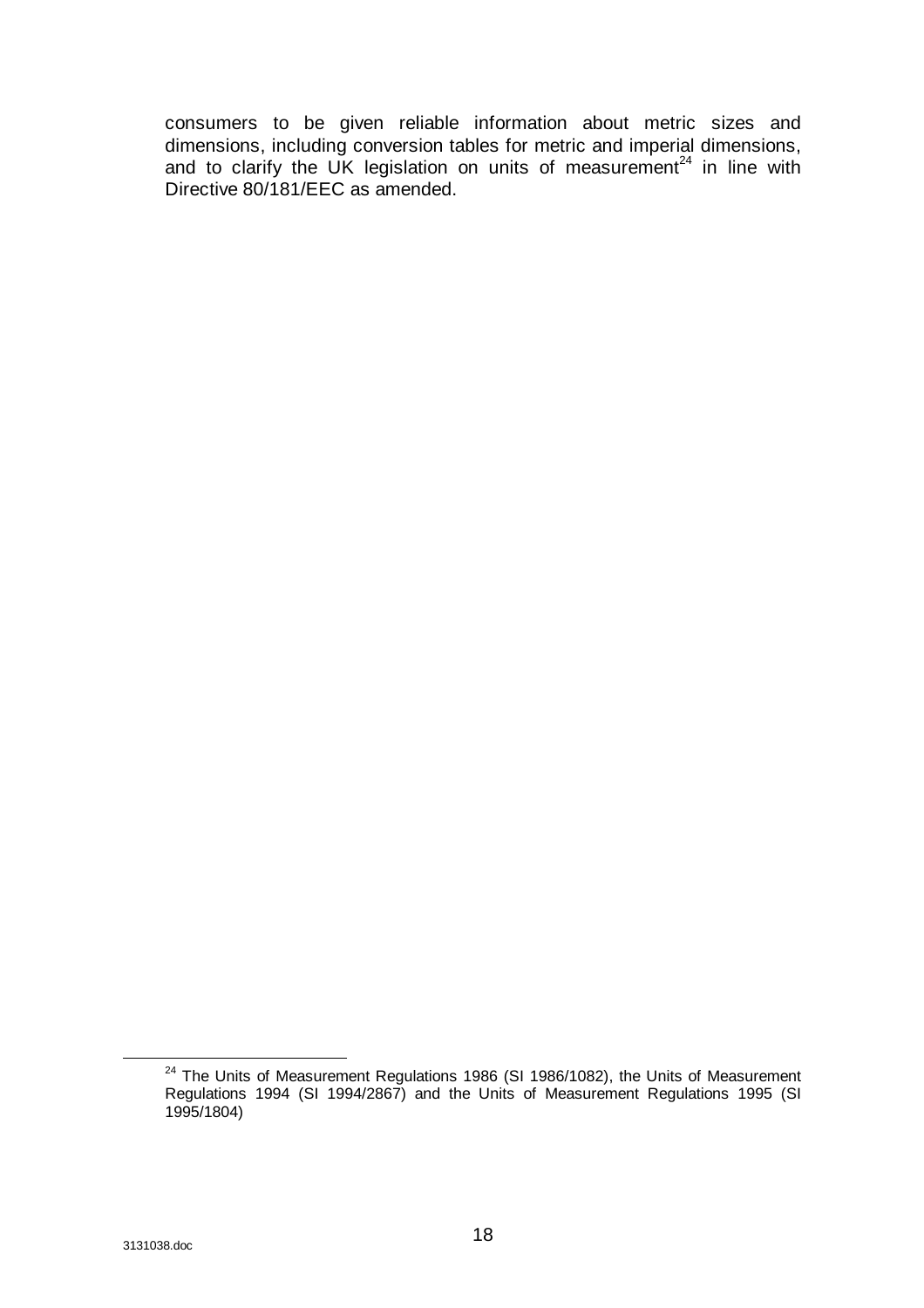# **APPENDICES**

- Appendix B 1965 Government announcement in support of metrication Appendix C Imperial units authorised for specified purposes
- Appendix D 1994 compliance cost assessment

Appendix A Chronology of UK metrication

Appendix E 1895 Parliamentary Select Committee on Weights and Measures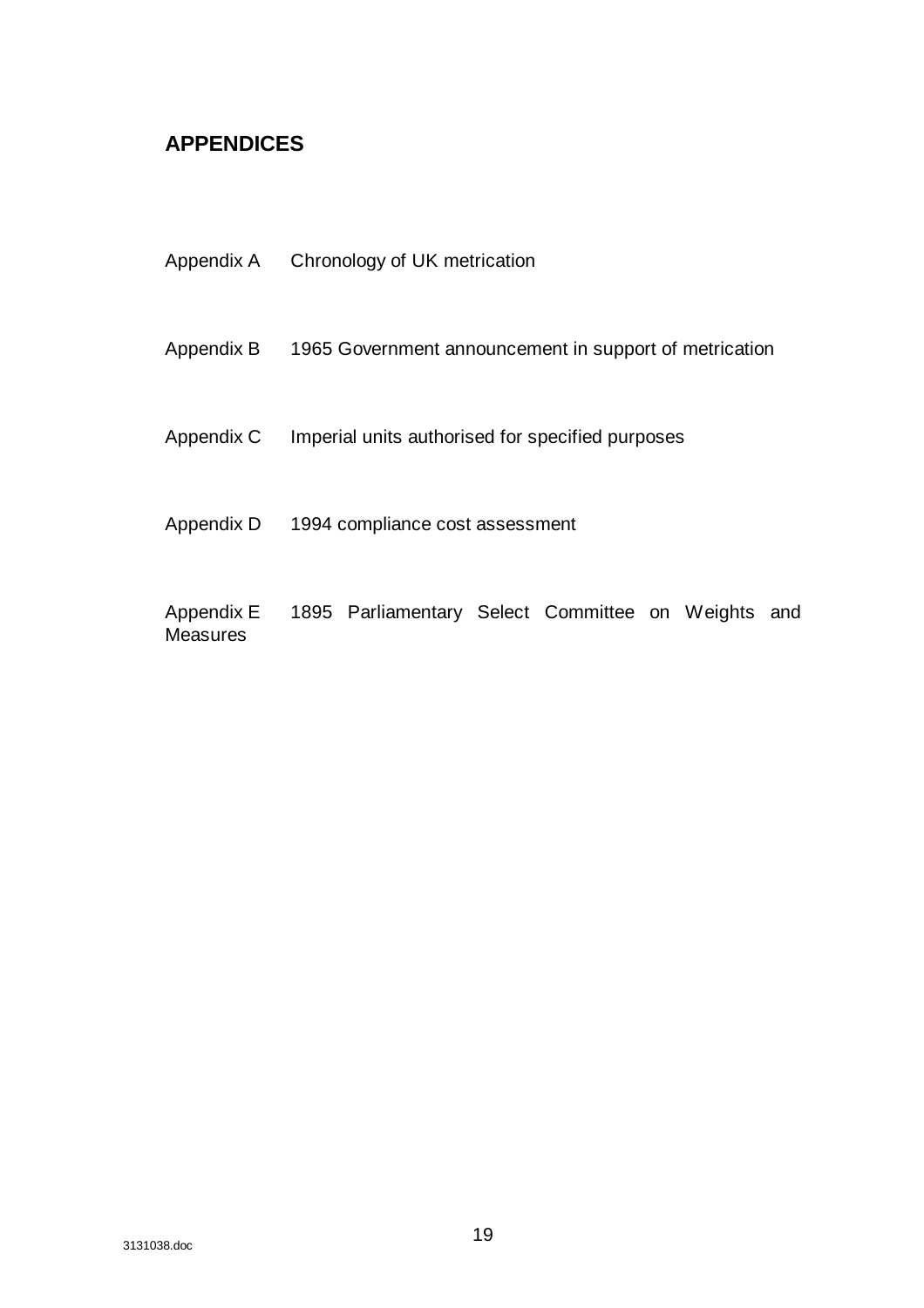# **APPENDIX A**

### **CHRONOLOGY OF UK METRICATION SINCE 1862**

A1. By the beginning of the nineteenth century weights and measures in the British Isles, as elsewhere in Europe, were a confusing mix of different local standards despite repeated attempts to secure uniformity. To address this problem, an Act of Parliament "*for ascertaining and establishing Uniformity of Weights and Measures*" was passed in 1824<sup>25</sup> which created the modern imperial system and phased out many traditional units, such as the ell $^{26}$ .

#### *Legalisation of the metric system*

A2. In 1862 a Parliamentary Select Committee reported that the imperial system had not been adopted fully in the UK, and that other European countries were adopting the metric system. The Committee recommended that metric units should be legalised and should be used in public administration in order to promote their use more widely in the  $UK^{27}$ . In response, the Metric Weights and Measures Act 1864 legalised references to metric units in contracts and dealings, but not in public administration.

A3. In 1895 another Parliamentary Select Committee recommended that metric units should be legalised for all purposes and should be made compulsory after a transition period of two years<sup>28</sup>. In response, the Weights and Measures (Metric System) Act 1897 legalised the metric system for all purposes, but did not make it compulsory.

#### *Metric units as the UK's secondary measurement system*

A4. Following the passing of the 1897 Act, metric units were adopted in the UK for science and for trade with countries that had adopted the metric

<sup>25</sup> 5 G.4.c.12. The recital to the Act referred to the absence of uniformity as being "*the cause of great confusion and of manifest frauds*". The Act had to be supplemented by further legislation - in 1825, 1834, 1835, 1859 and 1878 - and progressively tougher penalties for non-compliance before the system was fully established.

 $6$  The ell was a traditional unit of length somewhat larger than the yard.

<sup>&</sup>lt;sup>27</sup> Report of the Select Committee appointed to consider the practicality of adopting a simple *and uniform system of weights and measures,* 15 July 1862. Parliamentary Papers 1862, vii, pp. 187-478. The Select Committee commented: *"The silent influence of usage has baffled the decrees of legislation; and we are still far distant from the uniformity at which we have so often, yet so vainly, aimed".*

<sup>28</sup> *Report of the Select Committee appointed to enquire into whether any and what changes in the present system of weights and measures should be adopted*, July 1895. The Select Committee also recommended that the metric system should be taught in elementary schools. The main findings are reproduced in Appendix E.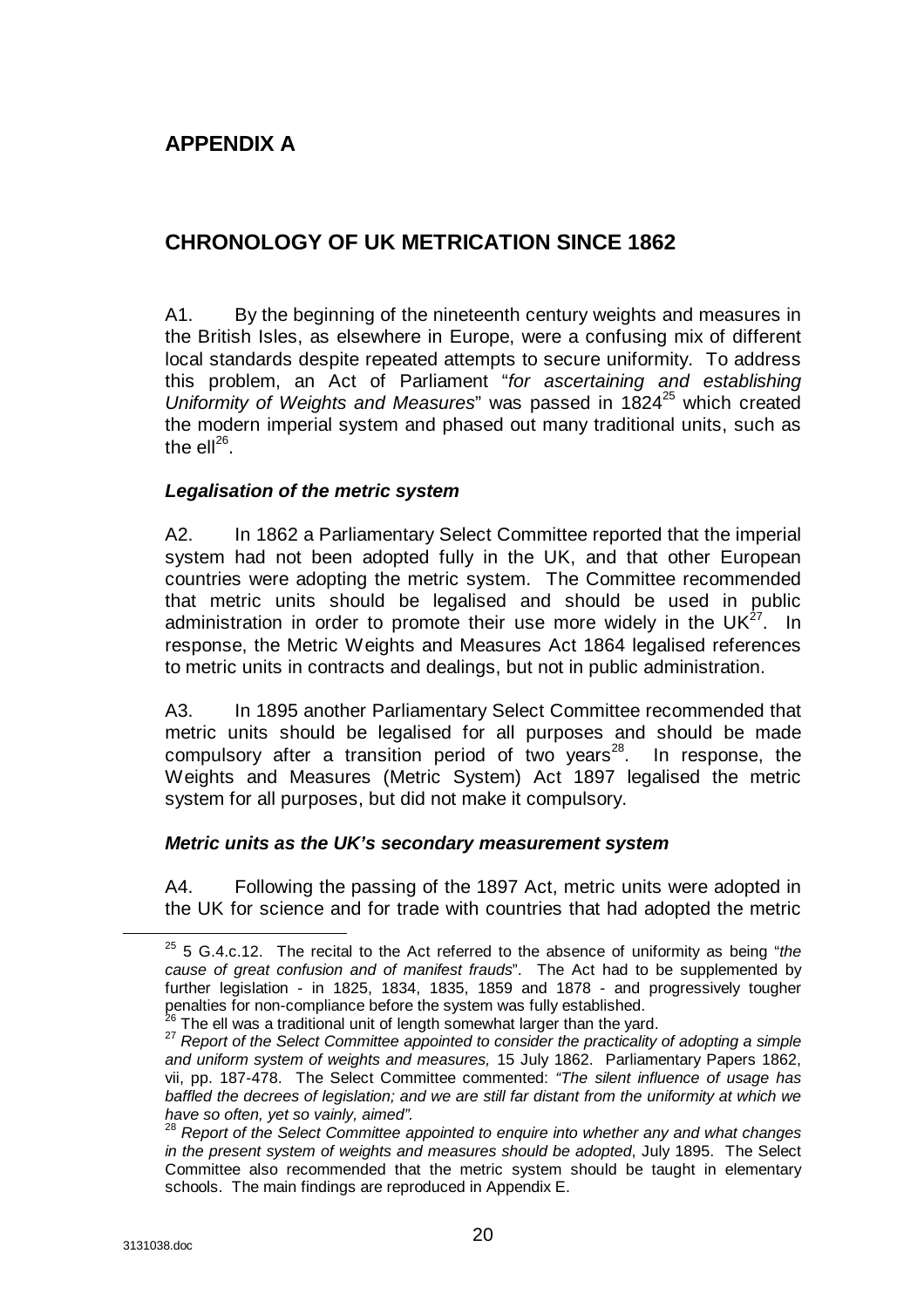system. But most overseas trade was with the UK's dominions and colonies and the US and continued to be conducted in imperial units. Imperial units continued to be taught as the primary system of measurement in schools and to be used for internal trade, retail sales and public administration. The status quo was reinforced by statutory obligations to use imperial units for specific purposes (eg excise duties, health and safety requirements, weight marks on packaged goods, price indications, local acts and bye-laws).

A5. In 1951 a Board of Trade Committee on Weights and Measures concluded that:

*the metric system is, in the broadest sense and in the interests of world uniformity, a 'better' system of weights and measures than the imperial; that a change from imperial to metric for all trade purposes is sooner or later inevitable; that a continuance of the present option to use either the metric or the imperial until the inevitable comes about will cause in the long run more inconvenience than an ordered change within a specified period; and that the long-term advantages which would flow from an organised change in the near future would far outweigh the inconvenience of the change itself<sup>29</sup> .*

At the time fifty-seven per cent of the UK's external trade was with countries that still used imperial units. Industry was therefore divided about the desirability of an overall change to metric units, and the Committee's conclusions were regarded as premature.

### *Metric units as the UK's primary measurement system*

A6. In 1965 the Federation of British Industries (now the Confederation of British Industry) informed the Government that a majority of its members favoured the adoption of the metric system as the primary and ultimately the only method of measurement to be used in the UK. The Federation suggested that the time was appropriate for Government to support the principle and timing of full metrication. In response, the Parliament was informed that the Government supported the adoption by industry, sector by sector, of metric units so that they could become in time the primary system of weights and measures for the country as a whole, and that a joint standing committee would be established to identify any obstacles to metrication.<sup>30</sup>

A7. When the Joint Standing Committee reported in 1968 it identified three main obstacles. First, manufacturing industry could make the change efficiently only if the economy as a whole went metric on a broadly similar time-scale. Second, a Metrication board was needed to guide, stimulate and co-ordinate the change. Third, all legal restrictions on the use of metric

<sup>29</sup> *Report of the Committee on Weights and Measures Legislation*. Cmd. 8219. HMSO, 1951.

<sup>30</sup> *Hansard (Commons),* 25 May 1965, Col. 32-33. The announcement is re-produced in full at Appendix B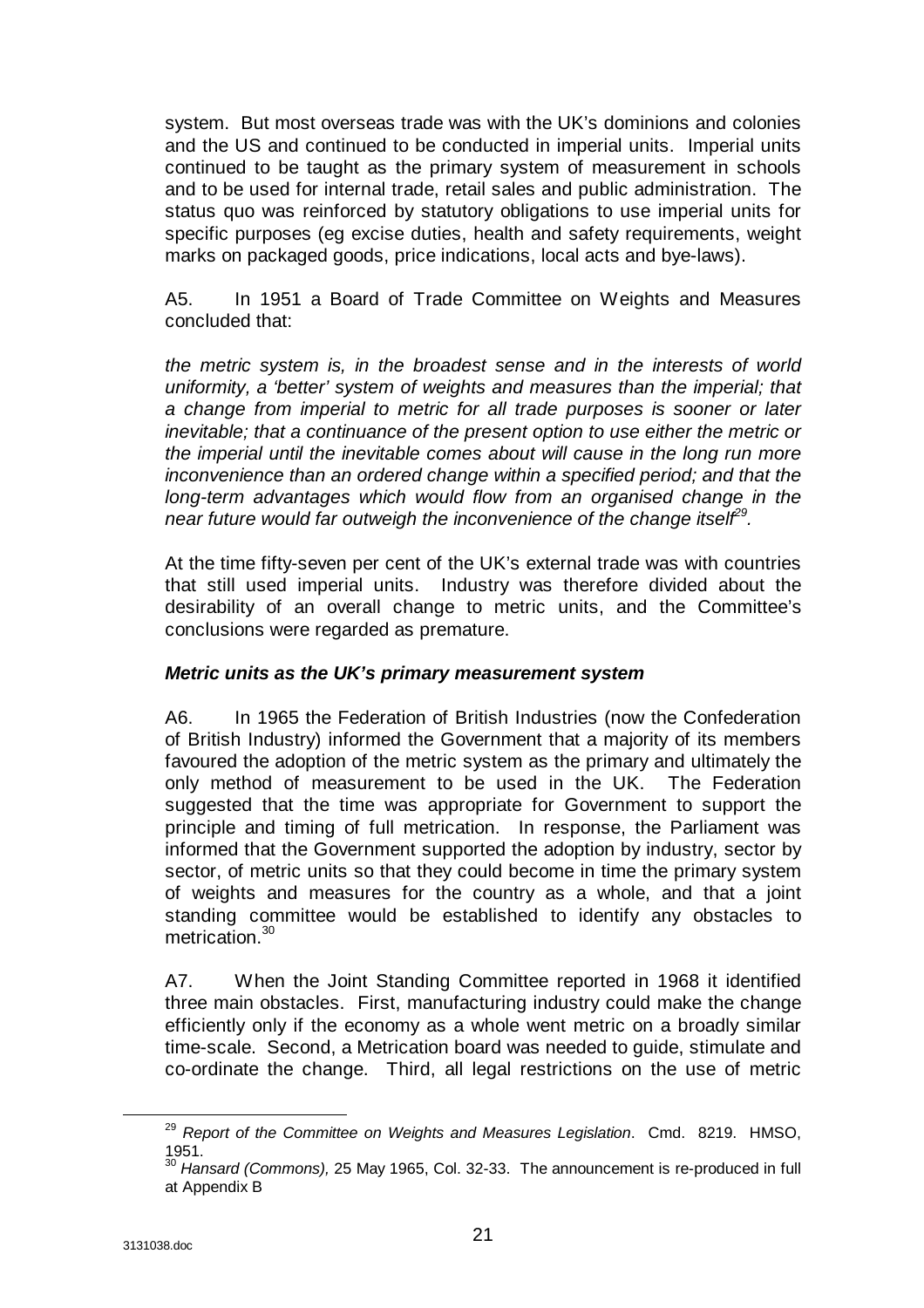units would have to be removed $31$ . In a statement to Parliament, the Government accepted the Joint Standing Committee's findings and announced its intention to establish a Metrication Board as soon as possible $32$ .

A8. In 1972 the Government published a White Paper on metrication<sup>33</sup> which advised that the UK, on its accession to the European Community, would be bound by Directive 71/354/EEC to adopt metric units after a transitional period. The White Paper also summarised the metric changes that were taking place across the manufacturing sectors, and said that it would be costly and confusing to keep imperial units for the consumer while industry changed to metric units. Plans were outlined for removing legal restrictions on the use of metric units and for assisting consumers during the change-over (mainly by labelling packages in metric units, and by packing in standard metric quantities, supported by the Metrication Board's coordination and publicity role). The White Paper concluded that:

*Metrication has been taking place over many years, but the Government believe that the time has now come when they must act to ensure the orderly completion of the process. In doing so they will not hesitate to take whatever steps are necessary to protect the consumer during the period of changeover and to reduce to a minimum any difficulties which the introduction of the new system may cause.*

A9. The House of Commons debated metrication in  $1973^{34}$ . Later that year the first of a series of orders was made introducing standard metric quantities for pre-packed staple foods<sup>35</sup>. In 1974 the metric system became the primary system of measurement to be taught in schools. In 1975 most pre-packed goods were required to be labelled in metric and imperial units $36$ . In 1976 the House of Commons debated proposals for a new units of measurement directive<sup>37</sup>. The Units of Measurement Regulations 1976 implemented Directive 71/354/EEC, giving legal recognition to the SI units and authorising their use for economic, public health, public safety and administrative purposes. The Weights and Measures, etc Act 1976 made provision for restricting the use of imperial units for selling goods sold by weight or measure. The Government reported to Parliament in 1977 on the

<sup>31</sup> *Change to the Metric System in the United Kingdom: Report by the Standing Joint Committee on Metrication*. HMSO, 1968.

<sup>32</sup> *Hansard (Commons)*, 26 July 1968, Col. 1167-1171. The Metrication Board was established later in 1968 and came into operation in 1969. In addition to promoting metrication in industry, the Board advised Government and published regular reports detailing the progress of metrication.

<sup>33</sup> *Metrication*. Cmnd. 4880. HMSO, 1972

<sup>34</sup> *Hansard (Commons)*, 24 July 1973, Cols. 1424-1482.

<sup>&</sup>lt;sup>35</sup> Between 1973 and 1978 sixteen orders were made prescribing standard metric quantities for prepacked staple foods, sand and ballast.

<sup>&</sup>lt;sup>36</sup> Dual labelling remained mandatory until 1980. The obligation thereafter was to label in metric, with the option to label also in imperial.

<sup>37</sup> Adopted subsequently as Directive 76/770/EEC. *Hansard (Commons)*, 7 July 1976, Cols. 1515-1546.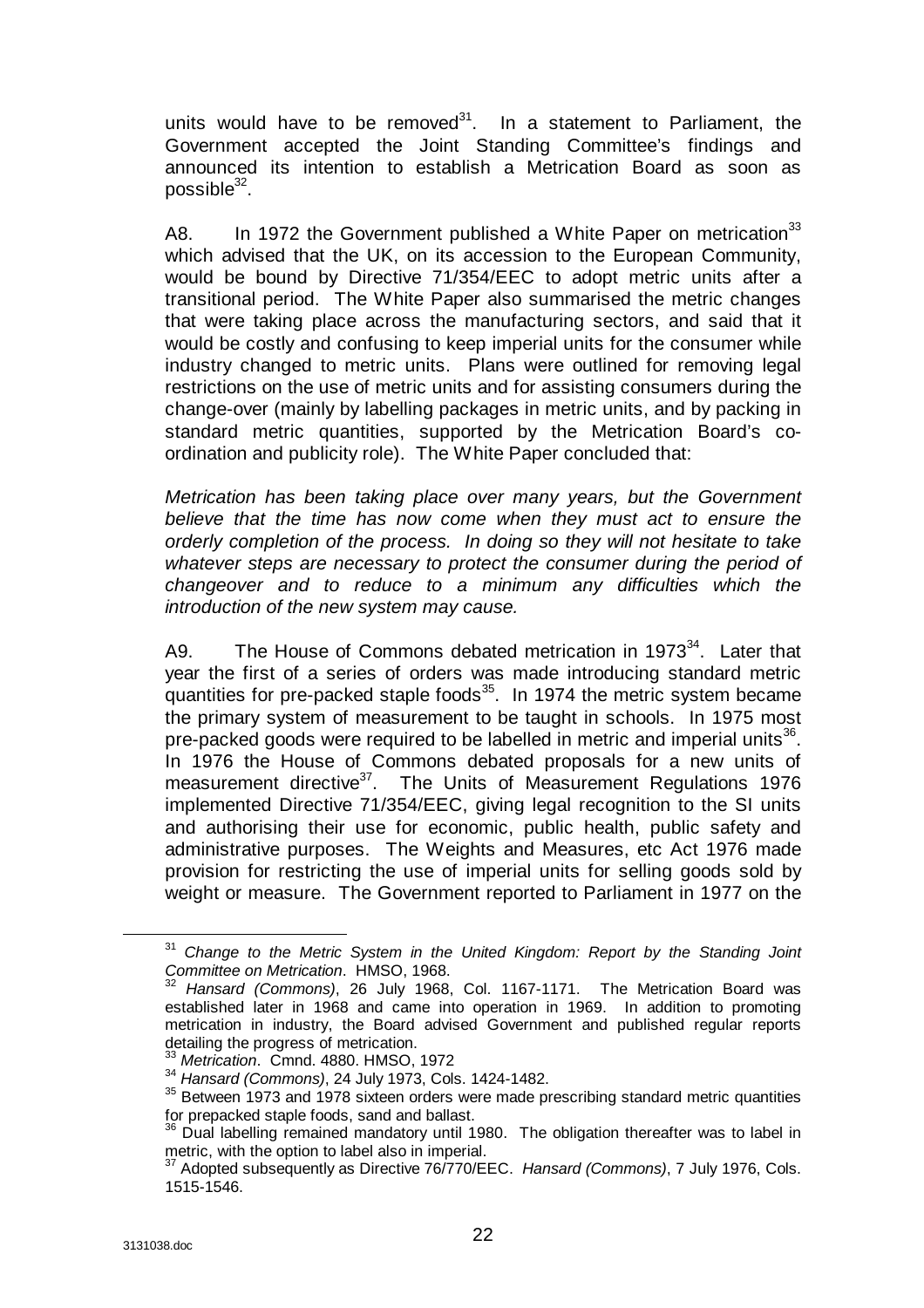progress of metrication<sup>38</sup>. Directive 76/770/EEC was implemented by the Units of Measurement Regulations 1978.

A10. In 1979 the Government informed Parliament that metric units had been adopted extensively in manufacturing and retailing, and that the Metrication Board would be closed and its functions would be transferred to the Departments of Trade and Industry. The Government said it had no plans to increase the number of foods to be pre-packed in standard metric quantities, but encouraged industry to expedite future metrication in an orderly way and on a voluntary basis<sup>39</sup>. The following month the House of Commons debated proposals for a new units of measurement directive<sup>40</sup> and resolved that no decision on phasing out more units should be taken until the House had given its approval<sup>41</sup>. The Metrication board, in its final report, concluded that most consumer groups favoured a speedy completion of metrication but that, in the absence of statutory deadlines, the retailers could not guarantee voluntary completion in the near future<sup>42</sup>.

A11. In 1989 the House of Commons debated proposals for a new units of measurement directive<sup>43</sup>. The timetable for phasing out most of the remaining imperial units was welcomed by the House *"as providing adequate transitional periods to enable businesses and consumers to adapt and become used to the new measurements" 44 .* The Government informed Parliament in 1991 that, following public consultation, the UK's implementing legislation would generally take maximum advantage of the Directive's transitional arrangements and derogations<sup>45</sup>. The legislation was made in 1994 $46$ . It ceased to authorise the use of imperial units for most economic,

<sup>38</sup> *Metrication: Report to Parliament by the Department of Prices and Consumer Protection*. HMSO, 1977.

<sup>39</sup> *Hansard (Commons),* 14 November 1979, Cols. 642-3.

<sup>40</sup> Adopted subsequently as Directive 80/181/EEC - see paragraph 2.3.

<sup>41</sup> *Hansard (Commons),* 19 December 1979, Cols. 809-834

<sup>&</sup>lt;sup>42</sup> Final Report of the Metrication Board, 1980.

<sup>&</sup>lt;sup>43</sup> Adopted subsequently as Directive 89/617/EEC - see paragraph 2.3.

<sup>44</sup> *Hansard (Commons)*, 11 April 1989, Cols. 839-862.

<sup>45</sup> *Hansard (Commons)*, 2 July 1991, Col. 99

<sup>46</sup> The legislation was laid before Parliament in July and was debated on 1 November by the First Standing Committee on Statutory Instruments, etc of House of Commons and the House of Lords *(Hansard (Lords)*, 1 November 1994, Cols. 775-784).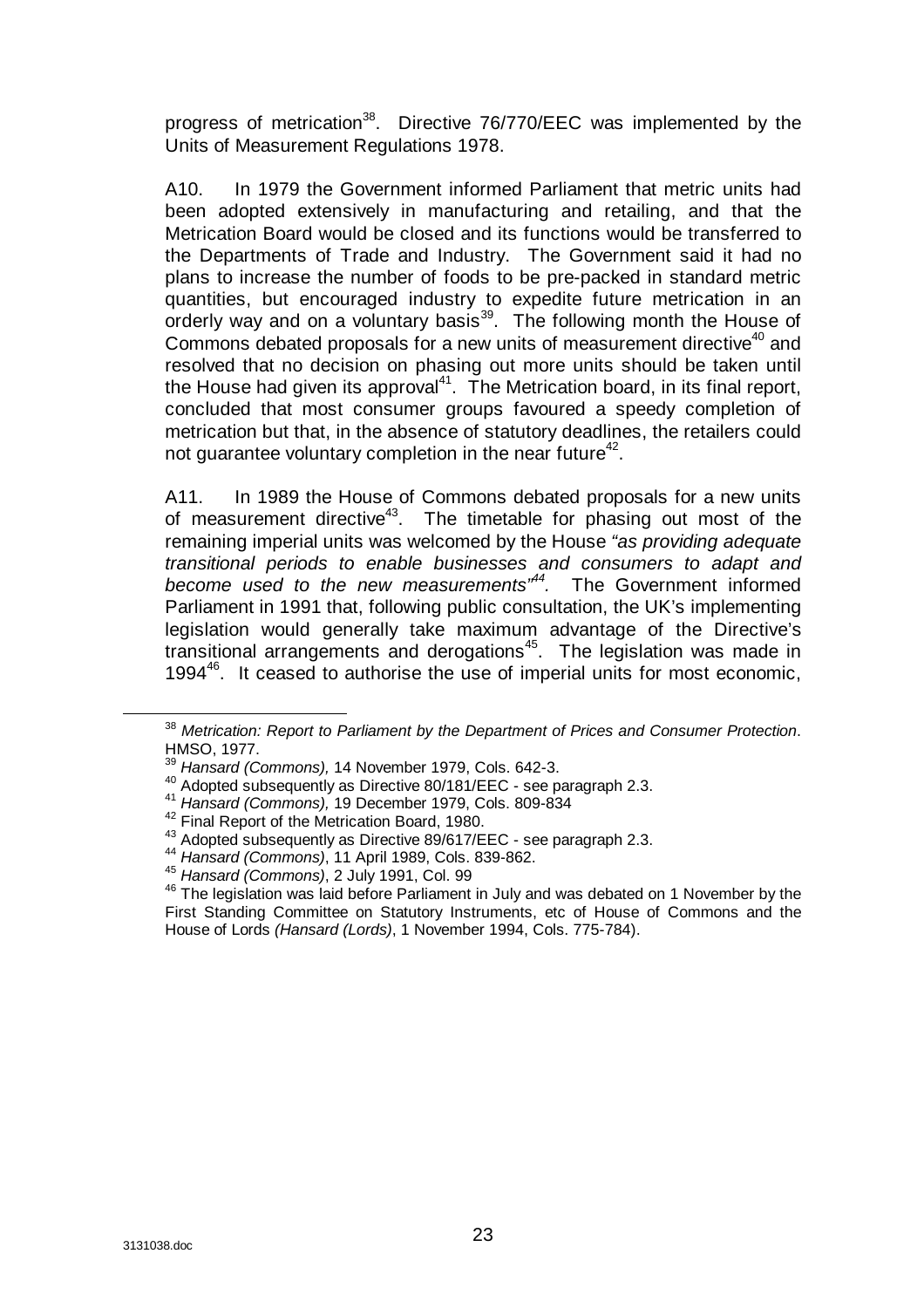public health, public safety or administrative purposes after 30 September 1995<sup>47</sup>, and required metric units to be used after 30 September 1995 for most goods sold by weight or measure, and after 31 December 1999 for goods sold loose by weight. Imperial units were authorised for optional use as supplementary indications. Guidance notes and leaflets about these changes were issued to the public and private sectors in 1995.

<sup>&</sup>lt;sup>47</sup> Except where derogations apply under the Directive.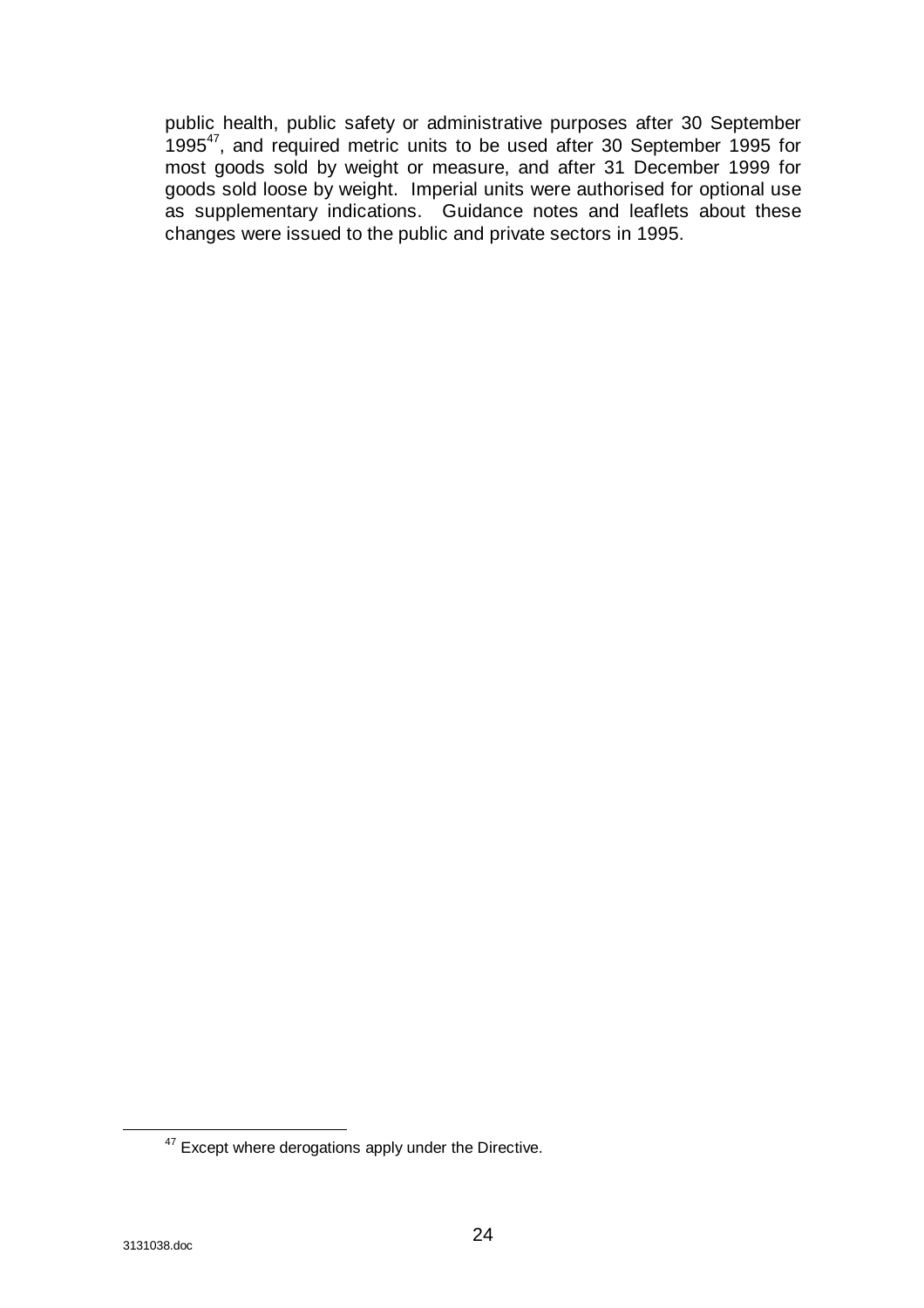### **GOVERNMENT ANNOUNCES ITS SUPPORT FOR METRICATION: HANSARD (***COMMONS***), 24 MAY 1965, COLS. 32-33**

### **Weights and Measures (Metric System)**

Mr Horner: *Asked the President of the Board of Trade if he will make a statement on the adoption in Great Britain of metric weights and measures.*

Mr Jay: *The Government are impressed with the case which has been put to them by the representatives of industry of the metric system of weights and measures. Countries using that system now take more than one-half of our exports; and the total proportion of world trade conducted in terms of metric units will no doubt continue to increase. Against that background the Government consider it desirable that British industries on a broadening front should adopt metric units, sector by sector, until that system can become in time the primary system of weights and measures for the country as a whole.*

*One necessary condition for advances in this field will be the provision of metric standards, wherever possible internationally recognised, which will enable particular sectors of industry to work in metric units. The Government have therefore asked the British Standards Institution - and the Institution have agreed - to pay special attention to this work and to press on with it as speedily as possible. The Government will, of course, take this new commitment into account in determining the amount of future grants-inaid to the Institution. We are also considering how we can best encourage the educational work to familiarise future school generations and students in technological establishments with working in terms of metric units.*

*We shall also encourage the change to the metric system as and when this becomes practicable for particular industries, by seeking to arrange that tenders for procurement by the Government and other public authorities shall be in terms of metric specifications.*

*Practical difficulties attending the changeover will, of course, mean that this process must be gradual; but the government hope that within ten years the greater part of the country's industry will have effected the change. To this end they propose to establish a small standing joint committee of representatives of government departments and industry to facilitate the removal of obstacles and to keep under constant review the progress which is being achieved.*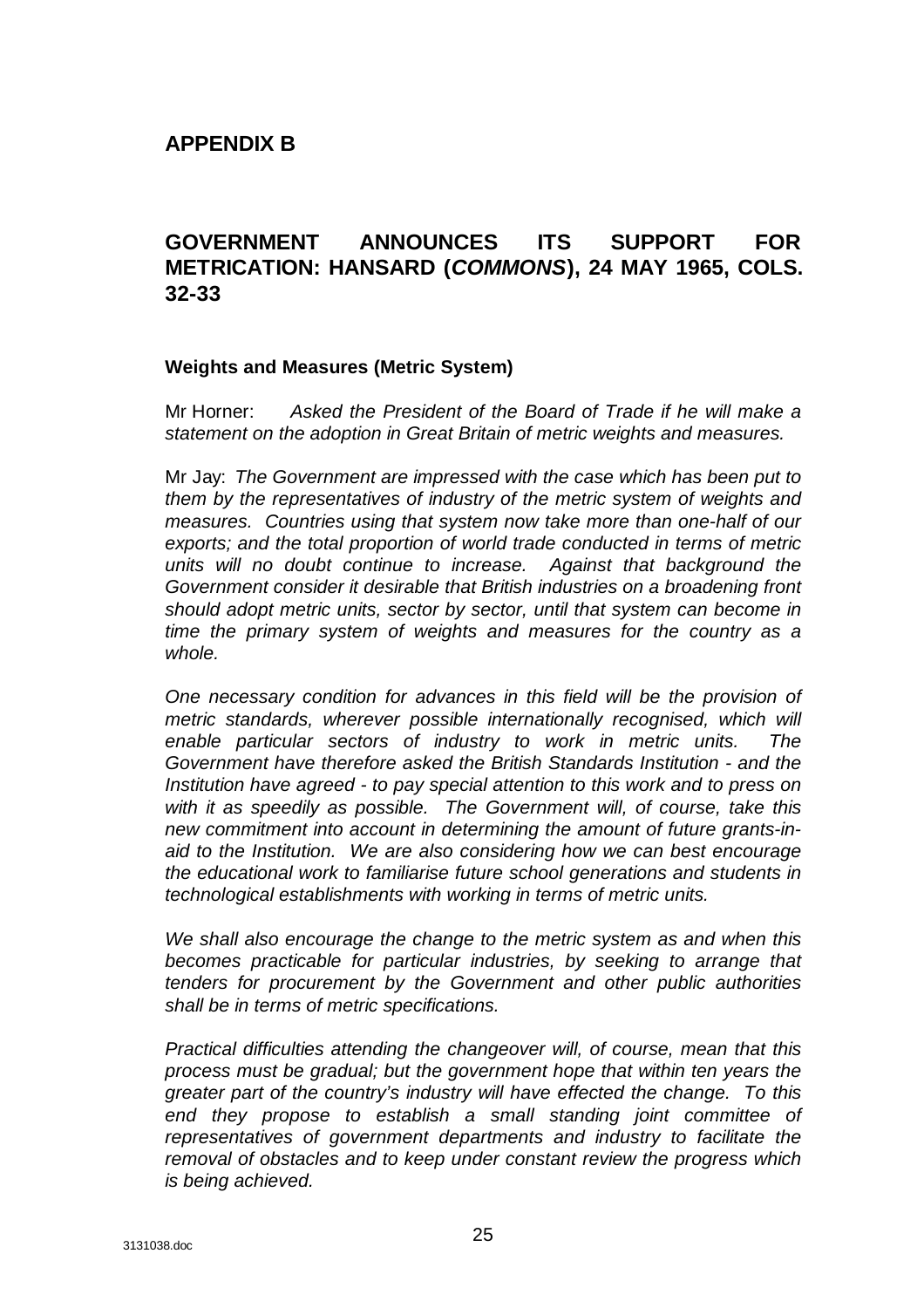*The Government will keep in touch with Commonwealth Governments on this matter.*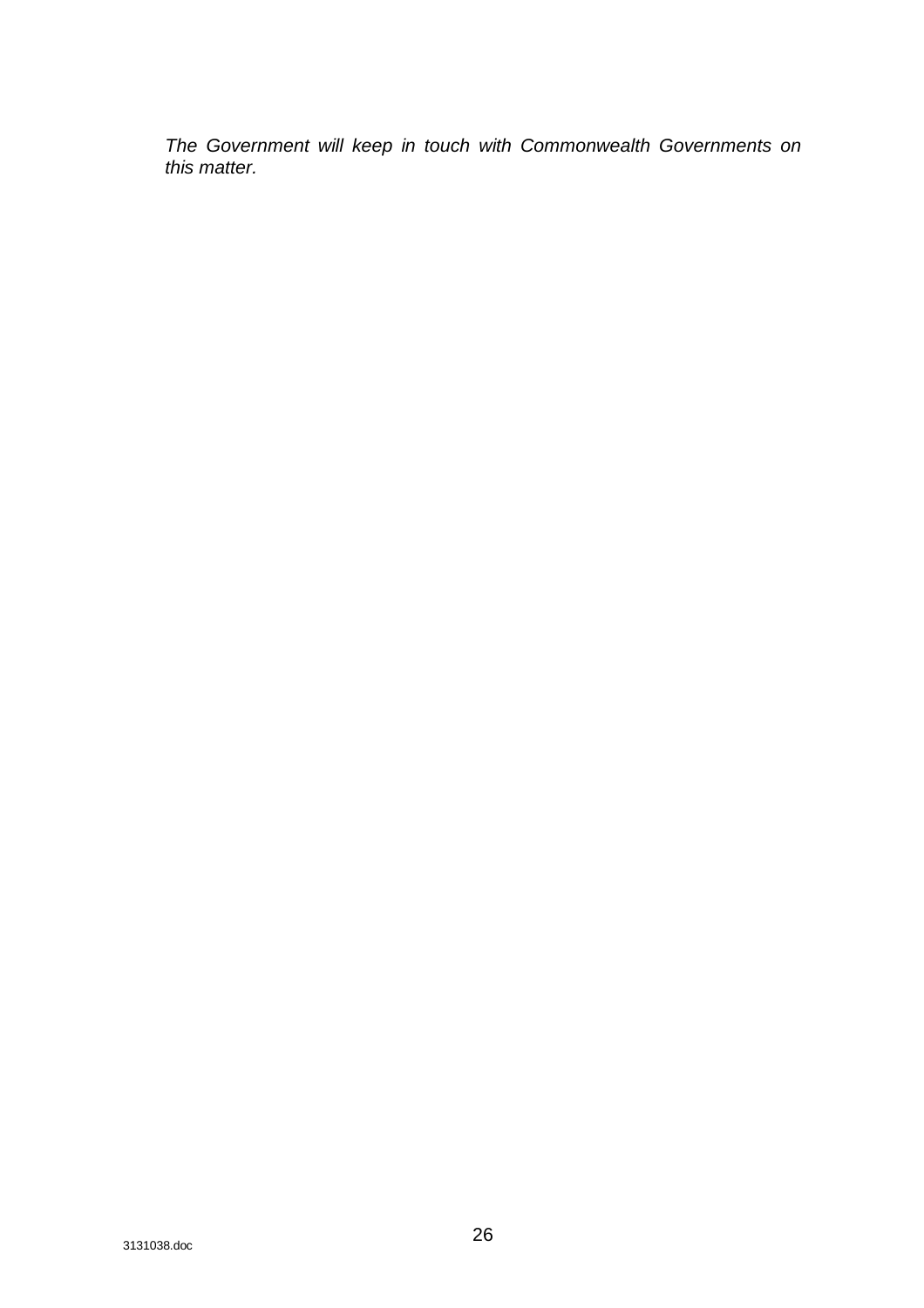# **APPENDIX C**

### **IMPERIAL UNITS AUTHORISED FOR SPECIFIED PURPOSES IN THE UK AND IRELAND BY DIRECTIVE 80/181/EEC AS AMENDED BY DIRECTIVE 89/617/EEC**

#### **Units authorised until 31 December 1999**

- *fathom* for marine navigation;

- *pint and fluid ounce* for beer, cider, water, lemonade and fruit juice in  $r$ eturnable containers<sup>48</sup>;

- *gill* for spirit drinks<sup>49</sup>;
- *avoirdupois ounce* and *pound* for goods sold loose in bulk;
- *therm* for gas supply.

#### **Units authorised without time limit**

- *mile, yard, foot, inch* for road traffic signs, distance and speed measurement;

- *pint* for draught beer and cider and for milk in returnable containers;
- *acre* for land registration<sup>50</sup>:
- *troy ounce* for transactions in precious metals.

<sup>&</sup>lt;sup>48</sup> Most pre-packaged liquids had converted to metric units by the mid 1980s.

<sup>&</sup>lt;sup>49</sup> From 1 January 1995 spirit measures have been sold in prescribed quantities of 25ml, 35ml, and multiples of 25ml and 35ml.

 $50$  Since 1995 any registered file plans which include a dimension have been expressed in metric units.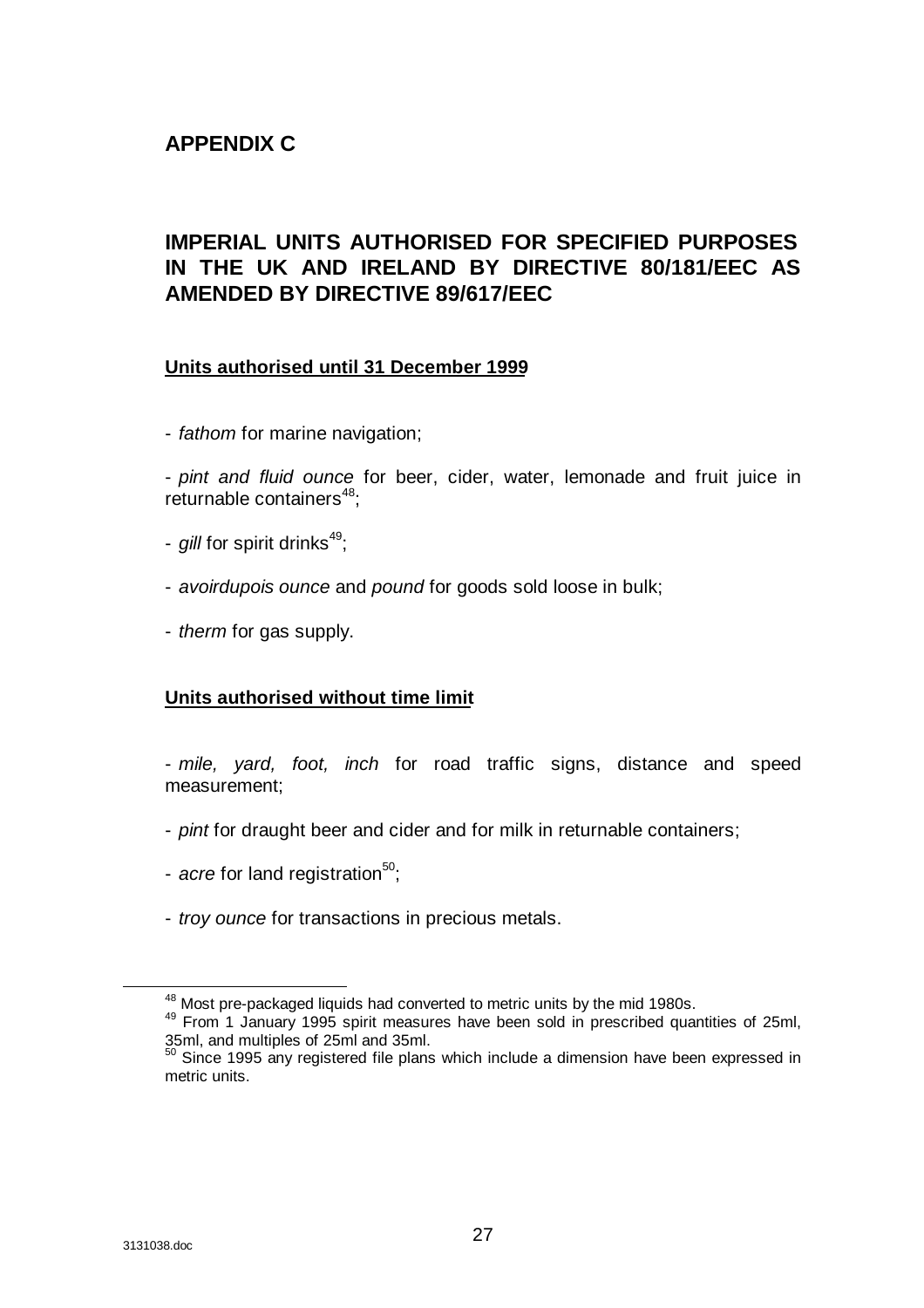### **APPENDIX D**

### **DIRECTIVE 80/181/EEC ON UNITS OF MEASUREMENTS AS AMENDED BY DIRECTIVE 89/617/EEC: COMPLIANCE COST ASSESSMENT**

**Note: This assessment was prepared by DTI and published in June 1994 as an attachment to the legislation that implements Directive 89/617/EEC in the UK.**

### *COMPLIANCE COST ASSESSMENT*

*This Assessment applies to the costs arising out of making the instruments required to implement the Units of Measurement Directive 89/617/EEC in relation to the authorisation of units of measurement, weights and measures and price marking legislation.*

#### *Purpose and expected benefits*

*2. The purpose of the measures is to implement amendments made to the Units of Measurement Directive 80/181/EEC by Directive 89/617/EEC. The 1980 Directive lays down the legal units of measurement to be used for expressing quantities for economic, public health, public safety or administrative purposes. The principal changes made by the implementing Regulations and Orders are to end the use of the pound and ounce for the sale of goods loose from bulk from 1st January 2000 and for pre-packed goods made up in varying quantities, such as cheese and meat, from 1st October 1995. The effect of the implementing legislation is to provide that from 1st January 2000, only one system of measurement, the metric system, is generally to be used for retail sales.*

#### *Business sectors affected*

*3. The main sectors affected are grocers, greengrocers, fruiterers, dairymen, butchers, fishmongers and poulterers (62,200 legal business units) and manufacturers of scales and weighing machines (106 legal business units). (Source: Business Monitor). Total for manufacturers of scales and weighing machines includes portable power tools manufacturers.)*

#### *Compliance costs for a typical business*

*4. The main cost is likely to be the modification or replacement of weighing machines. There are likely also to be smaller costs for new counter ticketing, for modifying computer systems, for staff training and for customer information.*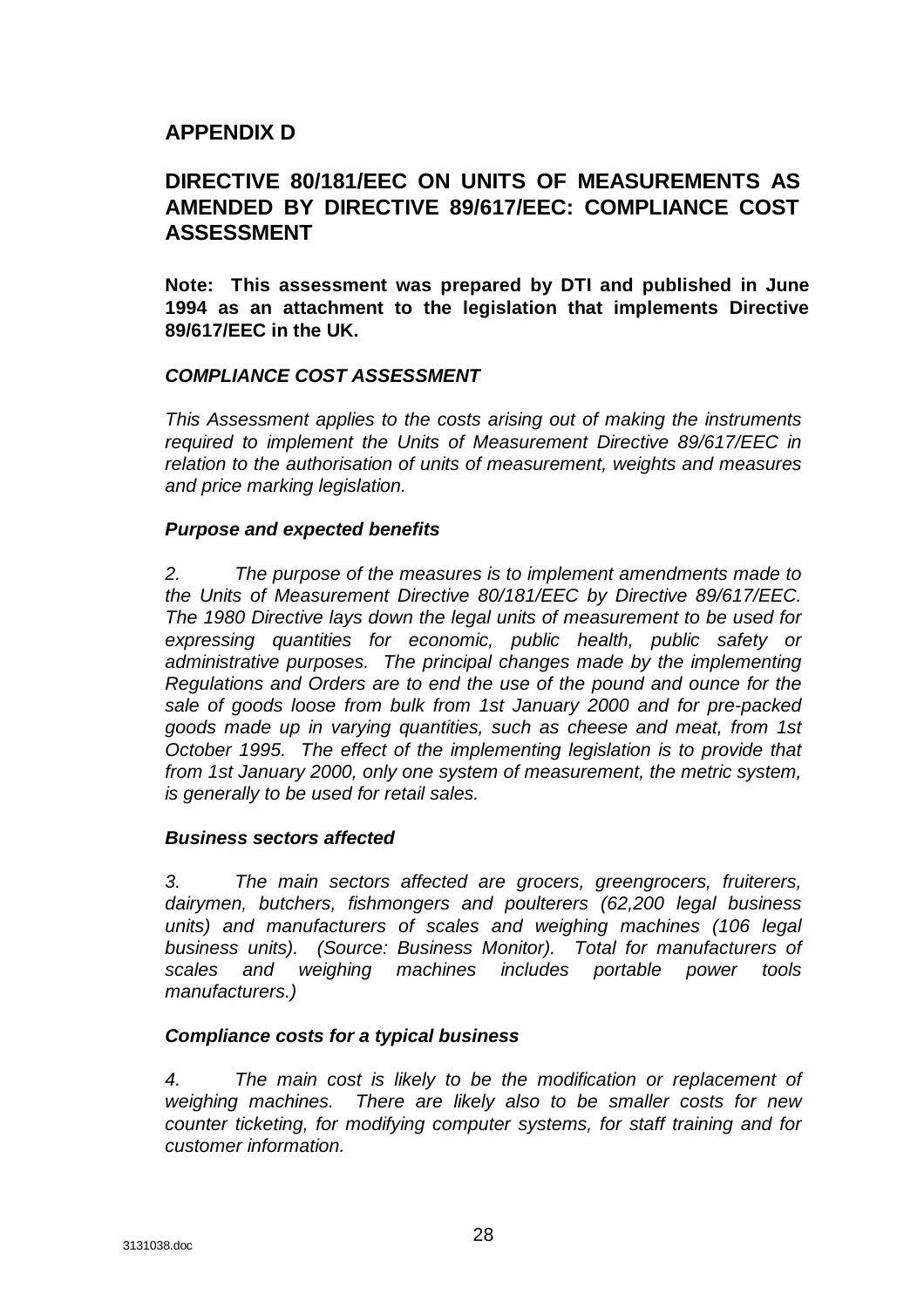*5. Industry and trade sources have estimated that the cost of modifying weighing machines is likely to be between £40 and £180 per machine. The British Retail Consortium estimate that around 15% of machines will need to be replaced as it will be uneconomic to convert them and a new retail machine could, on average, cost around £400. It is understood from LACOTS that the charge for testing and stamping machines might be, on average, around £15 per machine.*

*6. For a retailer with total sales of around £8 billion, the cost of modifying and replacing machines could be around £2m, representing 0.03% of sales. For a small store with annual sales of around £250,000 and with one weighing machine, a cost of £125 to modify, test and stamp or £415 to purchase, test and stamp a new machine would amount to 0.05% or 0.17% respectively of sales. Reliable estimates for individual firms are not available for other costs except the British Retail Consortium estimate that new counter ticketing could cost around £110,000 for a large retailer. All costs are non recurring.*

### *Total compliance cost*

*7. The weighing machine industry estimate that there are some 200,000 retail and industrial scales not yet metricated. If 15% of machines are replaced at an average cost of £400 and the remaining machines were converted at an average cost of £110 the total conversion cost would be around £30m. If the average cost of testing and stamping were £15 and if this were required on 30% of converted machines then such costs would add around a further £1m.*

*8. The British Retail Consortium estimate the total cost of new counter tickets at over £1m and changing computer systems at between £50,000 and £100,000. Reliable estimates for staff training and publicity are not available but the British Retail Consortium expect the costs of the former to be substantial.*

*9. There will also be costs in changing the designs of labels of prepacked goods which bear both imperial and metric quantity marketing so as to show the metric quantity first. The trade estimate that this could cost around £2m.*

*10. These costs are likely to be incurred between 1993 and 1999.*

### *Effect on international competitiveness*

*11. It is considered that in general the measures are unlikely to affect the international competitive position of the UK. However, to the extent that the Directive provides for weighing machines to be calibrated in the same unit of measurement in the UK as in other EC Member States and in most other countries this will reduce barriers to exports from, and imports into, the UK.*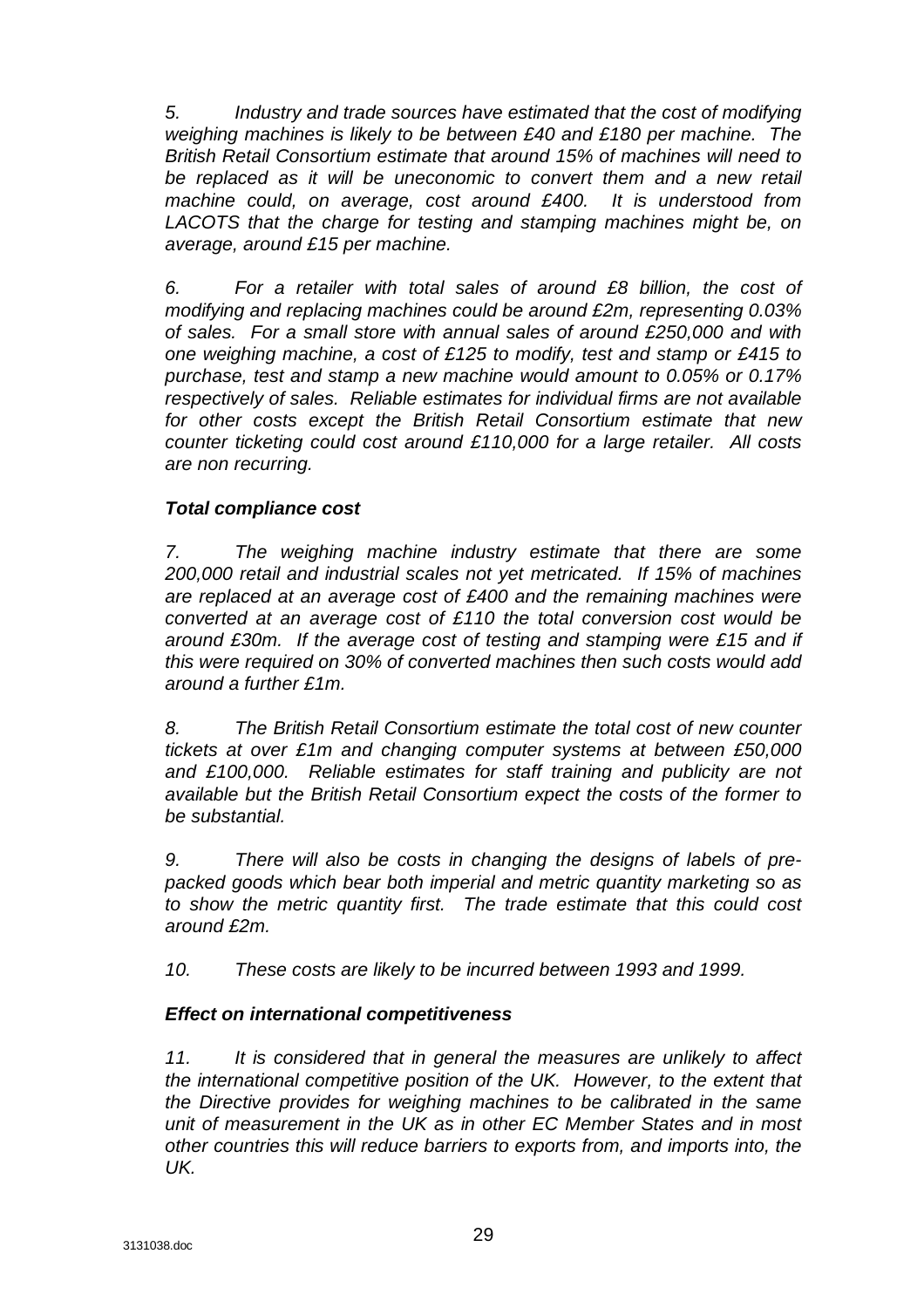### *Extent of consultation*

*12. Over 700 bodies were consulted and over three months were allowed for comments on the detailed provisions. Information is generally based on trade estimates.*

#### *Arrangements for monitoring and review*

*13. No arrangements have been made to monitor compliance costs. The proposals implement an EC Directive and implementation has generally gone no further than the Directive's requirements.*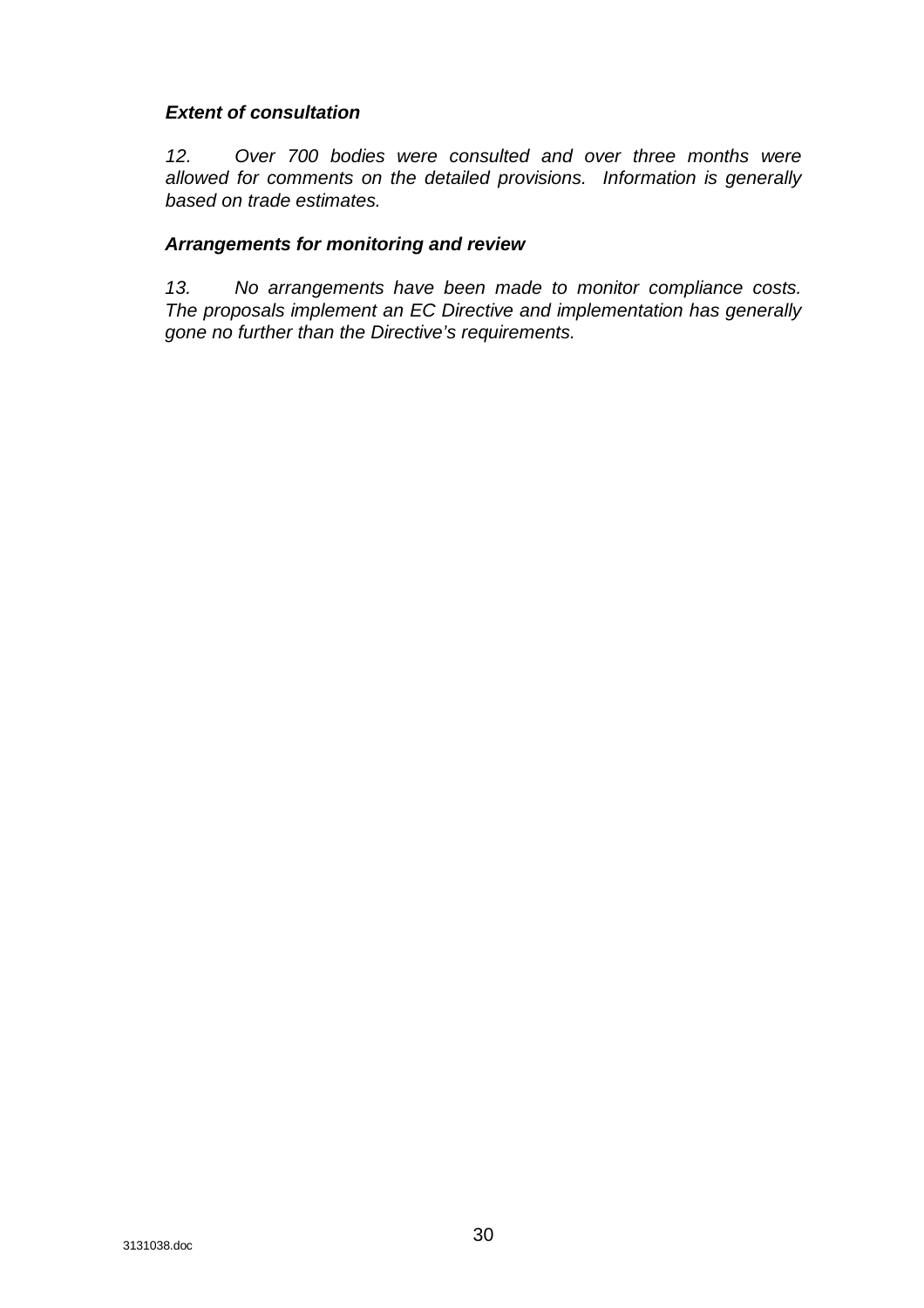### **APPENDIX E**

### **SUMMARY OF MAIN FINDINGS AND RECOMMENDATIONS OF 1895 SELECT COMMITTEE ON WEIGHTS AND MEASURES**

*THE SELECT COMMITTEE appointed to inquire whether any and what changes in the present system of Weights and Measures should be adopted:- HAVE considered the matters to them referred, and have agreed to the following REPORT:-*

*THEY have in the first place received evidence from witnesses representing many different interests, (1) official; (2) commercial; (3) manufacturing; (4) trade; (5) educational; (6) professional.*

*They have also received from numerous corporations, school boards, and other public bodies, resolutions without exception in favour of the adoption of the metrical system.*

*Your Committee find that, almost all the witnesses express a strong opinion as to the complicated and unsatisfactory condition of our present weights and measures, and of the distinct and serious drawback to our commerce, especially our foreign trade, which this system entails, differing as it does from the system (metrical) now adopted by every European nation except ourselves and Russia, as well as by far the majority of non-European countries with which this kingdom trades. The evidence, however, goes further to show that not only is our foreign trade, in every branch, seriously handicapped, but that the home trade would be benefited if more simple and uniform standards of weights and measures than those now existing were adopted.*

*Moreover strong evidence was brought forward as to the serious loss of time incurred by English school children in having to learn the complicated system of tables of existing weights and measures, and the urgent need of the adoption of a simpler system. It was stated that no less than one year's school time would be saved if the metrical system were taught in place of that now in use.*

*Evidence from competent witnesses proved to the satisfaction of your Committee that a compulsory change from an old and complicated system to the metrical had taken place in Germany, Norway, and Sweden, Switzerland, Italy, and many other European countries without serious opposition or inconvenience. That this change was carried out in a comparatively short period, and that as soon as the simple character of the new system was understood, it was appreciated by all classes of the population, and no attempt to use the old units or to return to the old system was made.*